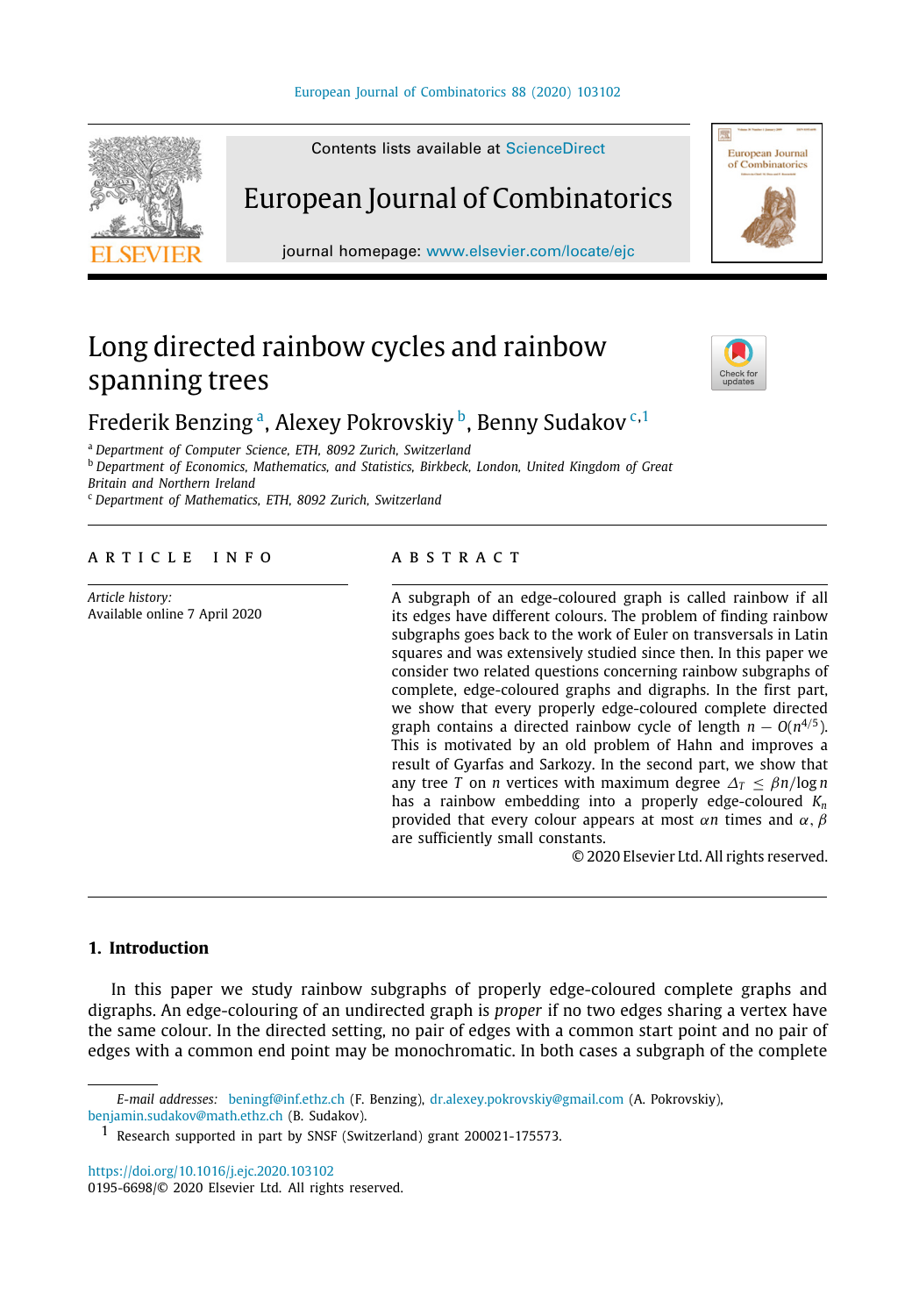graph is *rainbow* if all its edges have distinct colours. We define the complete directed graph on *n* vertices, denoted  $\overleftrightarrow{K_n}$ , to be the graph on *n* vertices with an edge going in both directions between any two distinct vertices.

The search for rainbow structures can be traced back to the 18th century, when Euler initiated the study of transversals in Latin squares. In the meantime, a multitude of conjectures and results in this field has been published, see e.g. [[31](#page-20-0), Chapter 9] for a survey. Let us first define the notions involved and give their natural reformulation in terms of rainbow subgraphs. A *Latin square of order n* is an  $n \times n$  array filled with symbols, so that each symbol appears precisely once in each row and column. A *partial transversal of length k* is a collection of *k* cells of the Latin square, so that no two cells share their row, column or symbol. To every  $n \times n$  Latin square, one can assign a proper colouring of  $\overleftrightarrow{K_n}$  with a loop added at each vertex as follows—label the vertices of  $\overleftrightarrow{K_n}$  by the numbers  $1, \ldots, n$  and colour each directed edge *ij* by the symbol in the cell  $(i, j)$ . Identifying the cell  $(i, j)$  with the edge *ij*, a partial transversal now corresponds to a rainbow subgraph of  $K_n$ <sup>*n*</sup> in which each vertex has in- and out-degree at most 1.

A long-standing conjecture attributed (in slightly different versions) to Ryser [[28](#page-20-1)], Brualdi [[10](#page-20-2)], and Stein [[29](#page-20-3)] asks whether every Latin square of order *n* contains a partial transversal of length *n* − 1. The best known approximate version of this, due to Hatami and Shor [\[20\]](#page-20-4), asserts that there always is a partial transversal of length *n* − *O* (log<sup>2</sup> *n*), improving several earlier results. A partial transversal is called *cycle-free* if the corresponding subgraph of  $K_n^+$  is cycle-free. Since partial transversal is called *cycle-free* if the corresponding subgraph of  $K_n^+$  is cycle-free. Since partial partial transversal is called cycle-free if the corresponding subgraph or  $K_n$  is cycle-free. Since partial transversals correspond to rainbow subgraphs of  $K_n$  with maximum in- and out-degree 1, cyclefree partial transversals correspond to rainbow subgraphs of  $\overline{K_n}$  which are unions of vertex-disjoint directed paths. We shall call such subgraphs *path forests*. Gyárfás and Sárközy [[17](#page-20-5)] conjectured that every Latin square contains a partial, cycle-free transversal of length *n* − 2 and showed that this would be best possible for  $n = 4$ . They proved that every Latin square contains a partial, cycle-free transversal of size  $n - O(n \log \log n / \log n)$ . One of our main results improves upon and generalises this result.

<span id="page-1-0"></span>**Theorem 1.1.** *Every properly edge-coloured*  $\overleftrightarrow{k_n}$  *contains a rainbow path forest of length n* −  $O(n^{2/3})$ *and a rainbow cycle of length n*  $O(n^{4/5})$ *.* 

Note that this result is more general than that of Gyárfás and Sárközy [[17](#page-20-5)]. On the one hand it shows the existence of long cycles rather than just path forests, on the other hand it only assumes  $\overleftrightarrow{K_n}$  to be properly coloured, rather than each colour-class being a 1-factor (which is the case for colourings of  $\widetilde{K_n}$  coming from Latin squares).

[Theorem](#page-1-0) [1.1](#page-1-0) is also interesting since it generalises a recent result by Alon and the second two authors [\[2\]](#page-20-6). They proved that every properly edge-coloured *K<sup>n</sup>* contains a rainbow cycle of length *n*−  $O(n^{3/4})$  and our proof of [Theorem](#page-1-0) [1.1](#page-1-0) is based on their key ideas. Both these results raise the question of how far the error terms,  $O(n^{4/5})$  and  $O(n^{3/4})$  respectively, can be pushed. In the undirected case, Balogh and Molla [\[6\]](#page-20-7) reduced the  $O(n^{3/4})$  error term to  $O(n^{1/2}\log n)$ . Hahn [[18](#page-20-8)] conjectured that every properly coloured complete graph contains a rainbow Hamilton path. However, Maamoun and Meyniel [[25](#page-20-9)] constructed an edge-colouring of  $K_n$ , for  $n=2^k$ , which does not contain a rainbow Hamilton path, disproving Hahn's conjecture. Their construction generalises easily to the directed case: Given a colouring *K<sup>n</sup>* which does not contain a Hamilton path, replace each undirected edge  $\{u, v\}$  of colour *f* by two directed edges  $(u, v), (v, u)$  giving both of them colour *f*. Then this colouring of  $\overleftrightarrow{K_n}$  does not contain a directed (or, in fact, undirected) Hamilton path.

Beyond Latin squares, rainbow structures play an important role in Ramsey Theory, for they are one of the structures guaranteed by the canonical theorem of Ramsey Theory, proved by Erdős and Rado [\[13](#page-20-10)]. In this setting it is a natural question under which conditions a given graph *G* has a rainbow embedding into an edge-coloured *Kn*. If such an embedding exists, we call the colouring of *K<sup>n</sup> G*-*rainbow*. We also say that an edge-colouring is *locally k-bounded* if every colour appears at most *k* times at each vertex. Analogously, the colouring is *globally k-bounded* if every colour appears at most *k* times in total.

In 1976 Bollobás and Erdős [[8\]](#page-20-11) raised the question which edge-colourings contain a properly coloured Hamilton cycle and proved that locally  $\alpha n$ -bounded colourings do, for  $\alpha = 1/69$ . They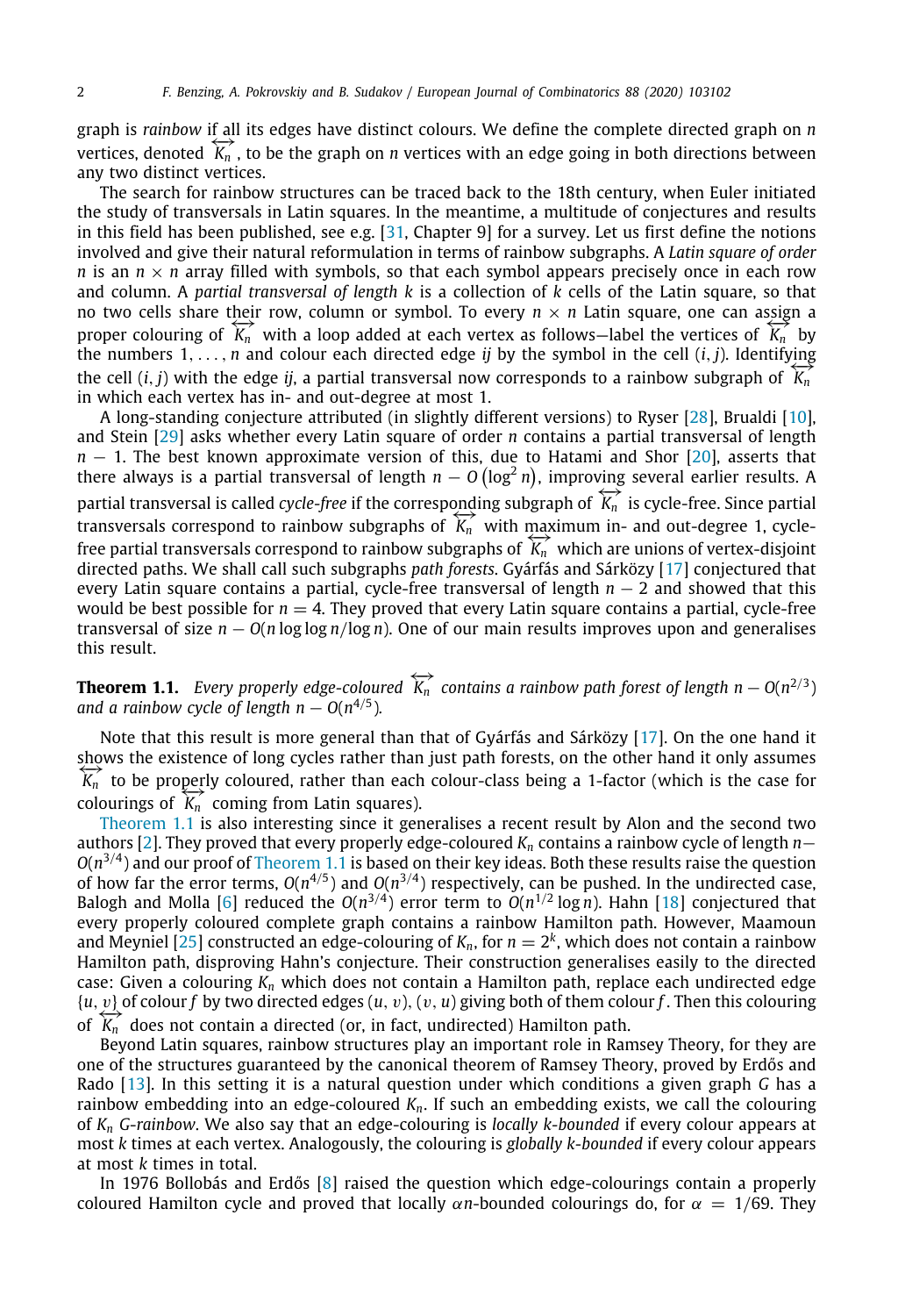conjectured that their statement holds for any  $\alpha$  < 1/2. After several improvements, Lo [\[23\]](#page-20-12) proved an asymptotic version of this conjecture.

Since then different generalisations have been made, asking for rainbow rather than properly coloured graphs. E.g., Hahn and Thomassen [\[19\]](#page-20-13) formulated an analogue to the Bollobás–Erdős conjecture in 1986, suggesting that there exists an  $\alpha$  so that any globally  $\alpha n$ -bounded colouring contains a rainbow Hamilton cycle. They proved that any globally *k*-bounded colouring contains a rainbow Hamilton cycle for  $k = \alpha n^{1/3}$ . Other sublinear values for *k* were proved by Erdős, Nešetřil, and Rödl [\[12\]](#page-20-14), and by Frieze and Reed [[16](#page-20-15)]. Albert, Frieze and Reed [[1](#page-20-16)] finally showed that any globally *n*/64-bounded colouring contains a rainbow Hamilton cycle.

Frieze and Krivelevich posed the question whether there is an  $\alpha = \alpha(\Delta)$  so that any globally α*n*-bounded colouring contains a copy of every spanning tree with maximum degree ∆. Böttcher, Kohayakawa and Procacci [[9\]](#page-20-17) showed a stronger result, namely that any globally  $\frac{n}{5.1.42}$ -bounded <sub>51△2</sub> bounded the colouring contains a rainbow copy of any graph (and not only tree) with maximum degree at most ∆. The third author and Volec [\[30\]](#page-20-18) showed that the ∆-dependence in this theorem is best possible. More precisely, they constructed a locally 3-bounded and globally 9-bounded colouring of *K*3*<sup>n</sup>* which is not *T* -rainbow for any tree *T* of radius 2. This especially holds for radius-2-trees with maximum is not *i*-rainbow for any tree *i* of radius 2. This especially noids fo<br>degree O(√n) showing that the ∆-dependence is indeed optimal.

In light of this construction, we consider the question whether properly coloured (i.e. locally 1-bounded) colourings behave differently than locally 3-bounded colourings. More precisely, we ask under which conditions a proper colouring of *K<sup>n</sup>* is *T* -rainbow for a given spanning tree *T* . The intuition that we might be able to find a rainbow embedding of any spanning tree into any properly coloured  $K_n$  is false. Recall the colouring from Maamoun and Meyniel [\[25\]](#page-20-9) of  $K_n$ , for  $n=2^k$ , which does not contain a Hamilton path. We also observe that the colouring they present does not allow for a rainbow embedding of any spanning tree in which all but precisely 2 vertices have odd degree, giving a much wider class of counterexamples. The details of this and other colourings of *K<sup>n</sup>* which do not contain rainbow copies of certain spanning trees are presented in Section [5](#page-18-0).

The approach of Böttcher, Kohayakawa and Procacci [\[9](#page-20-17)], which uses a framework for the Local Lemma developed by Lu and Székely [[24\]](#page-20-19), can be modified straightforwardly to show that any globally  $\frac{n}{C\Delta}$ -bounded (where *C* is a sufficiently large constant), proper colouring of  $K_n$  contains a rainbow copy of every tree with maximum degree  $\Delta$ . Combining this method with some additional ideas, we show that the condition of being properly coloured gives much stronger results, distinguishing them from locally 3-bounded colourings, for example.

<span id="page-2-0"></span>**Theorem 1.2.** *There are constants*  $\alpha$ ,  $\beta$  > 0 *so that the following holds for every integer n. Let T be a tree on n vertices with maximum degree at most* β*n*/log *n and let c be a proper colouring of K<sup>n</sup> which is globally* α*n-bounded. Then c is T -rainbow.*

Recall that the condition of the colouring being globally α*n*-bounded cannot simply be dropped. However, we believe that the statement might be true for any  $\alpha < 1/2$ . It is also possible, that the condition on the maximum degree of the tree *T* can be dropped.

The proofs of [Theorems](#page-1-0) [1.1](#page-1-0) and [1.2](#page-2-0) are given in Sections [3](#page-3-0) and [4](#page-9-0) respectively. Each section starts with a short outline of the main steps of the proof. In Section [5](#page-18-0), we end with some remarks and open questions.

#### **2. Notation**

For any graph *G*, let *V*(*G*) be the set of vertices of *G*, let *E*(*G*) be the set of edges of *G* and write  $v(G) = |V(G)|$  as well as  $e(G) = |E(G)|$ .

For two vertices  $v, v'$  let  $vv'$  denote the directed edge from  $v$  to  $v'$ . Suppose we are given a colouring *c* of the edges of *G*. For an edge *e* let *c*(*e*) be its colour. For a graph *G*, let *C*(*G*) denote all the colours appearing in *G*.

For a directed path  $P = v_1 \rightarrow \ldots \rightarrow v_{|P|}$  denote by  $f(P) := v_1$  the first vertex of *P* and by  $l(P) := v_{|P|}$  the last vertex of *P*. If  $v \in P$  with  $v \neq l(P)$ , then let  $v^+$  be the successor of v on *P* and write  $c(v) := c(vv^+)$ . If  $v \in P$  with  $v \neq f(P)$ , then let  $v^-$  be the predecessor of v on *P*. For subsets of vertices *X* ⊂ *V*(*P*) \ *l*(*P*), define *X*<sup>+</sup> = {*x*<sup>+</sup> : *x* ∈ *X*}. Define *X*<sup>−</sup> similarly.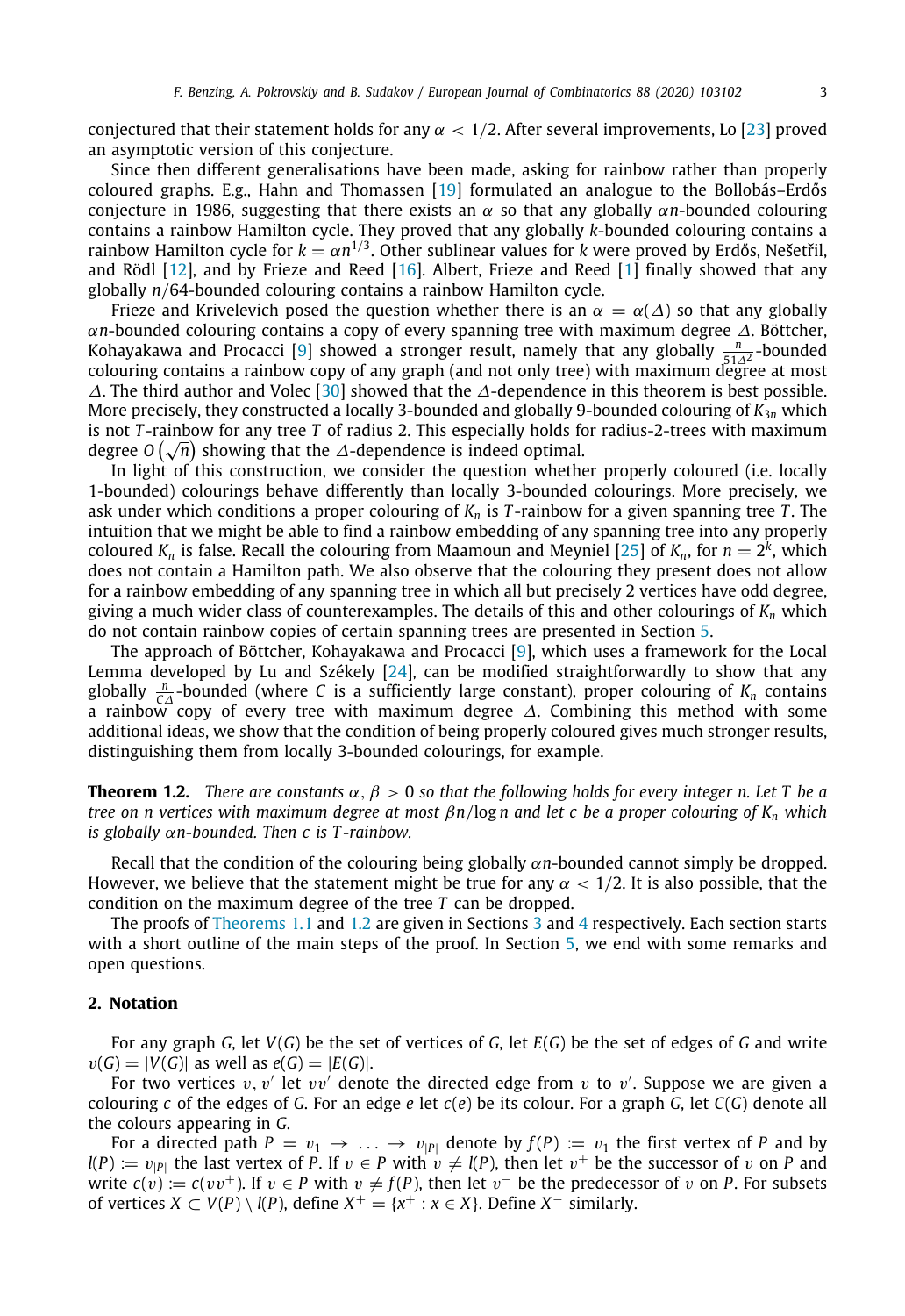We call a pairwise vertex-disjoint collection  $P = \{P_1, \ldots, P_r\}$  of directed paths a *path forest*. Given a path forest P as above, define  $f(P) = \{f(P_i): 1 \le i \le r\}$  and  $I(P) = \{I(P_i): 1 \le i \le r\}$ . If  $v \in V(\mathcal{P}) \setminus l(\mathcal{P})$ , then let  $v^+$  be the successor of v in  $\mathcal{P}$  and also write  $c(v) = c(vv^+)$ . Also define  $v^$ and  $X^+$ ,  $X^-$  for suitable  $v \in V(\mathcal{P})$ ,  $X \subset V(\mathcal{P})$  in the expected way.

For two paths P, Q, which only intersect in the vertex  $l(P) = f(Q)$ , we write  $P + Q$  for the concatenation of *P* and *Q*.

For sets of vertices  $A, B \subset V(G)$  and a subset of colours  $C \subset C(G)$ , let  $d(A, B, C)$  denote the number of edges from *A* to *B* whose colour lies in *C*. Moreover, we write  $d^-(A, C) := d(V(G), A, C)$  and similarly  $d^+(A, C) = d(A, V(G), C)$ . If we drop *C* in this notation, we assume  $C = C(G)$ , e.g.  $d(A, B) :=$  $d(A, B, C(G))$ . Also, if  $A = \{v\}$  consists of a single vertex, we will not resist the temptation of writing *d*(*v*, *B*) rather than *d*({*v*}, *B*). For a vertex *v* ∈ *V*(*G*) we also write  $N^{-}(v) = \{w \in V(G): wv \in G\}$ .

#### **3. Long directed rainbow cycles**

<span id="page-3-0"></span>In this section we prove [Theorem](#page-1-0) [1.1.](#page-1-0) Before giving the details we outline the strategy: We will first put aside a few colours from  $\overleftrightarrow{K_n}$  to an expander *H*. The remaining graph  $\overleftrightarrow{K_n} \setminus H$  will have high minimum degree and colours disjoint form *H*. In this graph we will find a long rainbow path forest (a vertex-disjoint collection of paths). In the final step we will use edges from *H* to 'rotate' and 'glue together' the rainbow path forest to obtain a long cycle. This technique was also used in [[2\]](#page-20-6) for the undirected case and we show here how to transfer this technique to the directed case.

#### *3.1. Random subgraph*

This section is concerned with 'random subgraphs' of a properly coloured  $\overleftrightarrow{k_n}$ . Here by 'random subgraph' we mean the subgraph that for each colour of  $K_n$  contains all edges of that colour with probability *p* and otherwise contains no edge of that colour, where the coin is thrown independently for each colour. The theorem below assures that such a subgraph looks almost like a truly random graph. The result was originally proved by Alon and the last two authors  $[2]$  $[2]$  $[2]$  for properly edgecoloured, complete, undirected graphs. It is also pointed out that the argument can be generalised to different settings. The version we need, stated below, follows from Theorem 5.1 in [\[2](#page-20-6)] and the remarks thereafter.

<span id="page-3-2"></span>**Theorem 3.1** (Alon, Pokrovskiy, and Sudakov [[2](#page-20-6)]). Given a proper edge-colouring of  $\overleftrightarrow{K_n}$ , let G be the *random subgraph obtained by choosing each colour class independently with probability p satisfying*  $log(n)/n \ll p \le 1/2$ . Then, with high probability, all vertices in G have in-degree and out-degree (1 − *o*(1))*np and for every two disjoint subsets A*, *B with*

$$
|A|, |B| \gg (\log n/p)^2, e_G(A, B) \ge (1 - o(1))p|A||B|.
$$

#### *3.2. Long rainbow path forest*

The following lemma shows that we can find long rainbow path forests in properly coloured digraphs with high in-degree. It is based on a technique by Andersen [[4](#page-20-20)], developed for undirected graphs. Its adaption to the directed case requires an additional idea relying on the following simple observation.

<span id="page-3-1"></span>**Observation 3.2.** Let  $P$  be a path forest and let  $v \in l(P)$  and  $f, f' \in f(P)$  be distinct. Then, at least *one of*  $P + vf$  *and*  $P + vf'$  *is still a path forest.* 

**Proof.** Observe that a path forest is precisely a graph which contains no cycle and has maximum in-degree and maximum out-degree at most 1. In  $P + vf$  every vertex still has in-degree/out-degree at most 1. Thus, if  $\mathcal{P} + \mathcal{v}f$  is not a path forest, then it must contain a cycle. This implies that v and *f* lie on the same path of  $P$ . But then  $v$  and  $f'$  lie on different paths in  $P$ , and hence  $P + vf'$  is a path forest.  $\square$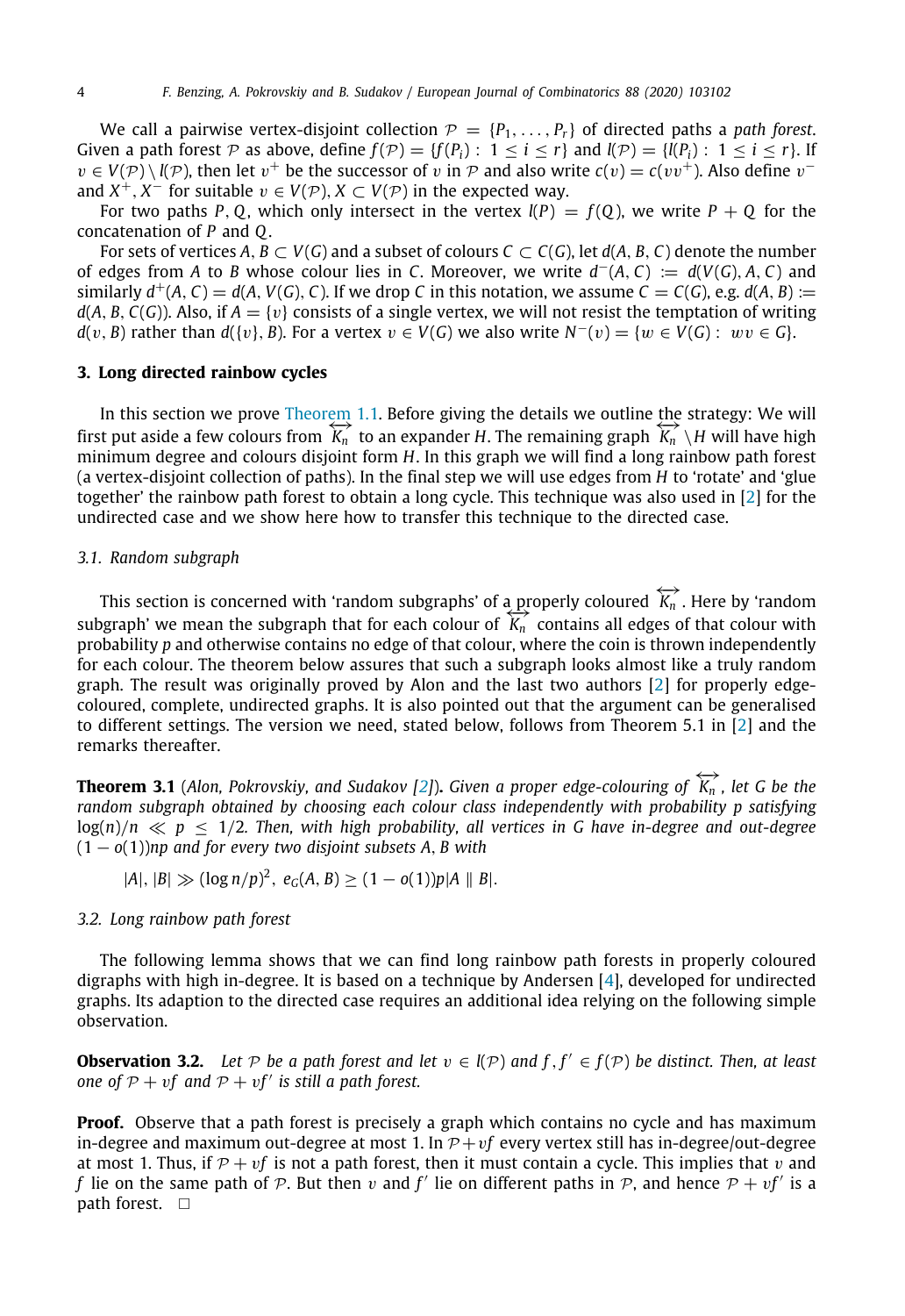We record another simple observation (without proof, since it is immediate) that will help us later.

<span id="page-4-4"></span>**Observation 3.3.** Let  $P$  be a path forest,  $v \in \mathbb{I}(P)$  and  $f \in f(P)$  as before and assume that  $P' = P + vf$ *is a path forest. We then have*  $|P'| = |P| - 1$ , meaning that  $P'$  consists of one path less than  $P$ . Also, *deleting an edge (but not the vertices it is incident to) from any path forest increases its size (number of paths) by 1.*

We now state and prove the main lemma of this section, guaranteeing long rainbow path forests in properly coloured digraphs with high in-degree.

<span id="page-4-0"></span>**Lemma 3.4.** *Let*  $n \in \mathbb{N}$  *and*  $0 < \gamma < \delta < 1$  *satisfy* 

$$
\left\lfloor \frac{\gamma n}{\lfloor 1/\delta \rfloor} \right\rfloor \frac{1}{\lfloor 1/\delta \rfloor} > 1.
$$

*Then any properly coloured digraph G on n vertices with minimum in-degree at least* (1 − δ)*n contains a* directed rainbow path forest  $P = \{P_1, \ldots, P_r\}$  with  $r < \gamma n$  and  $|e(P)| > (1 - 3\delta)n$ .

**Remark.** In our applications of [Lemma](#page-4-0) [3.4](#page-4-0) we will have  $\delta \to 0$  and  $\delta \gamma n \to \infty$ , so that

$$
\left\lfloor \frac{\gamma n}{\lfloor 1/\delta \rfloor} \right\rfloor \frac{1}{\lfloor 1/\delta \rfloor} = (1 + o(1)) \, \delta^2 \gamma n.
$$

**Proof of [Lemma](#page-4-0) [3.4.](#page-4-0)** For ease of readability, we shall assume that  $1/\delta$ ,  $\gamma n$ ,  $\delta \gamma n$  are all integers, so that the condition on  $\gamma$ ,  $\delta$ , *n* simplifies to

<span id="page-4-1"></span>
$$
\delta^2 \gamma n > 1. \tag{1}
$$

Let  $\mathcal{P} = \{P_1, \ldots, P_r\}$  be a maximum (w.r.t.  $e(\mathcal{P})$ ) directed rainbow path forest with  $r \leq \gamma n$ . Assume for contradiction that  $|e(\mathcal{P})| < (1 - 3\delta)n$ . We will show that  $\mathcal P$  cannot be maximum. Note that we may assume that  $r = \gamma n$ , since if  $r < \gamma n$ , then we can simply add single vertices to  $\mathcal P$ in order to increase the number of paths. This is possible because  $|V(G) \setminus V(\mathcal{P})| = n - |V(P)| >$  $n - |e(P)| - r \geq 3\delta n - \gamma n \geq \gamma n$ .

We partition the set  $f(\overline{P})$  into sets  $Q_0, \ldots, Q_s$  of equal size  $1/\delta$ , where  $s := \delta \gamma n - 1$ , in other words:

$$
f(\mathcal{P}) = \bigcup_{i=0}^{s} Q_i
$$
, where the union is disjoint and  $|Q_i| = 1/\delta$  for  $i = 0, ..., s$ .

Define  $C_0 = C(G) \setminus C(\mathcal{P})$  to be the set of colours not appearing in  $\mathcal{P}$ . For  $1 \le i \le s+1$  we define subsets  $V_i \subset V(G)$  and  $C_i \subset C(G)$  recursively as follows:

$$
V_i := \{v \in V(G) : d(v, Q_{i-1}, C_{i-1}) \ge 2\}
$$
  

$$
C_i := C_{i-1} \cup \{c(v) : v \in V_i \cap V(\mathcal{P}) \setminus l(\mathcal{P})\}.
$$

With these definitions at hand, our plan is to show that  $|C_i| \geq |C_{i-1}| + \delta n$ . Once we establish this, we are almost done: We then have  $|C_{s+1}| - |C_0| \ge (s+1)\delta n = \delta^2 \gamma n^2 > n$  by [\(1](#page-4-1)). On the other hand  $C_{s+1} \setminus C_0 \subset C(\mathcal{P})$  by construction, so that  $|C_{s+1}| - |C_0| \leq n$ . This contradiction then proves [Lemma](#page-4-0) [3.4](#page-4-0).

It thus only remains to show  $|C_i| \geq |C_{i-1}| + \delta n$ . We will soon establish the following claim which relies on the maximality of  $P$ .

**Claim 3.5.** *We have*  $V_i \subset V(\mathcal{P}) \setminus l(\mathcal{P})$  *for*  $i = 1, \ldots, s + 1$ *.* 

Before proving the claim let us first show how this claim implies  $|C_i| \geq |C_{i-1}| + \delta n$ . We have  $|C_i| \geq |C_0| + |V_i \cap V(\mathcal{P}) \setminus l(\mathcal{P})|$ , since for each  $v \in V_i \cap V(\mathcal{P}) \setminus l(\mathcal{P})$ , we have  $c(v) \in C_i$ . Using the claim we get  $|V_i \cap V(\mathcal{P}) \setminus l(\mathcal{P})| = |V_i|$ . Combining these two inequalities we obtain

<span id="page-4-3"></span><span id="page-4-2"></span>
$$
|C_i| \ge |C_0| + |V_i|.\tag{2}
$$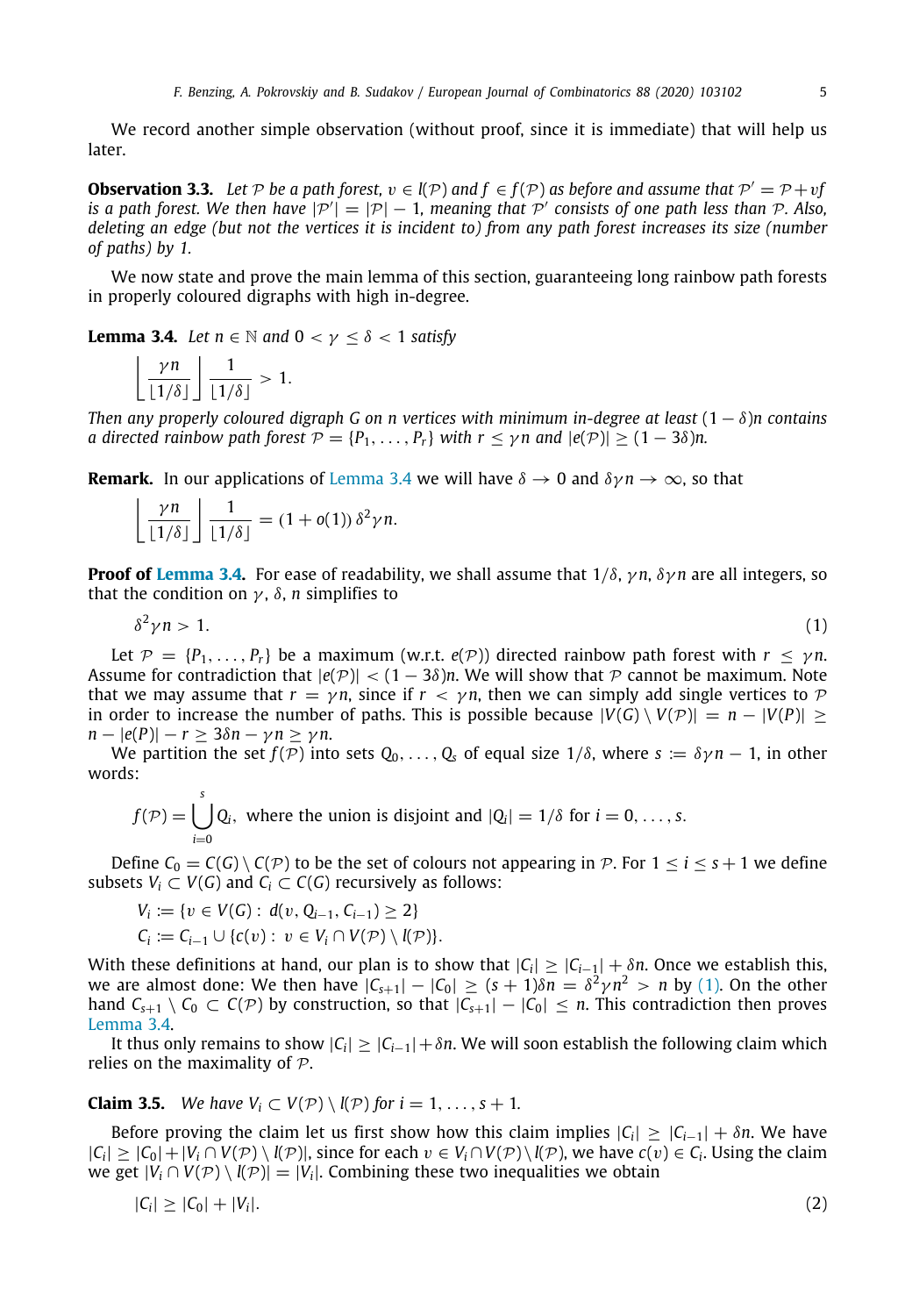

<span id="page-5-2"></span>**Fig. 1.** An example of how the algorithm in the proof of [Claim](#page-4-2) [3.5](#page-4-2) might work. Suppose  $i_1 = 4$ , i.e. there is a vertex  $v_1 \in V_4$ , so that there are two edges from  $v_1$  to  $Q_3$  using colours in  $C_3$ . In the first step, the algorithm adds one of these edges (the solid green edge in our case) to the rainbow path forest and then deletes an edge of the same colour (the dotted green edge). Now,  $i_2$  is the smallest index, so that 'green' is an element of  $\mathcal{C}_{i_2}$ , suppose  $i_2=3$ . Moreover,  $v_2$  is the starting point of the deleted (green dotted) edge. There are two edges from  $v_2$  to  $\tilde{Q}_2$  (drawn as orange dashed and blue solid lines). In the second step, the algorithm will add one of them to the path forest. Adding the orange edge would create a cycle. Thus, the algorithm uses the other possibility and adds the blue, solid edge. It then deletes the dashed blue edge, to keep the path forest rainbow. Suppose we have  $i_3 = 1$ . In the last step, the algorithm adds the red edge and terminates, since there was no other red edge in the path forest. The resulting rainbow path forest contains one more edge than the original path forest contradicting maximality of  $P$ . (For interpretation of the references to colour in this figure legend, the reader is referred to the web version of this article.)

We now use a double counting argument to bound  $|V_i|$  in terms of  $|C_{i-1}|-|C_0|$ . Choose  $A\in\mathbb{R}$  so that  $|C_{i-1}| - |C_0| = A\delta n$ . Observe that for any vertex v we have  $d^-(v, C_{i-1}) \ge d^-(v) - (|C(G)| - |C_{i-1}|) \ge$  $(1 - \delta)n - (|C(G)| - |C_0|) + (|C_{i-1}| - |C_0|) \ge 2\delta n + A\delta n$ . Here, in the last inequality we used  $|C(G)| - |C_0| = |C(\mathcal{P})|$  ≤  $(1 – 3\delta)n$ . Using  $d^-(v, C_{i-1})$  ≥  $(A + 2)\delta n$  we obtain

<span id="page-5-0"></span>
$$
d^{-}(Q_{i-1}, C_{i-1}) \ge (A+2)\delta n \cdot |Q_{i-1}| = (A+2)n. \tag{3}
$$

On the other hand, writing  $X = \{v \in V(G) : d(v, Q_{i-1}, C_{i-1}) \le 1\}$  and  $V_i = \{v \in V(G)$ : *d*(*v*, *Q*<sub>*i*−1</sub>, *C*<sub>*i*−1</sub>) > 1}, we also get

<span id="page-5-1"></span>
$$
d^{-}(Q_{i-1}, C_{i-1}) \leq |X| + |V_i| \cdot |Q_{i-1}| \leq n + |V_i|/\delta.
$$
\n(4)

Here, the first inequality uses  $d(v, Q_{i-1}, C_{i-1}) \leq |Q_{i-1}|$  for  $v \in V_i$ . Putting [\(3\)](#page-5-0) and [\(4](#page-5-1)) together, we finally obtain  $|V_i| \geq (A + 1)\delta n$ . Using this in ([2\)](#page-4-3) we get

<span id="page-5-3"></span>
$$
|C_i| - |C_0| \geq (A+1)\delta n.
$$

Recalling the definition of *A*, this establishes  $|C_i| \geq |C_{i-1}| + \delta n$ .

It is only left to prove [Claim](#page-4-2) [3.5](#page-4-2) to complete the proof of [Lemma](#page-4-0) [3.4](#page-4-0). We first record the following simple, but helpful reformulation of the definitions of  $C_i$  and  $V_i$  without proof:

**Observation 3.6.** *If*  $c \in C_i \setminus C_{i-1}$  *for some*  $i > 0$ *, then there is some*  $v \in V_i \cap V(\mathcal{P}) \setminus l(\mathcal{P})$  *with*  $c(v) = c$ *and such that there are at least two edges from* v *to Qi*−<sup>1</sup> *whose colours lie in Ci*−1*.*

**Proof of [Claim](#page-4-2) [3.5](#page-4-2).** We prove the claim by contradiction, i.e. we assume that there exists an index *i* such that  $V_i \not\subset V(\mathcal{P}) \setminus l(\mathcal{P})$  and deduce that  $\mathcal P$  is not a maximum rainbow path forest. Let  $i_1$  be the smallest index with  $V_{i_1} \not\subset V(\mathcal{P}) \setminus l(\mathcal{P})$  and choose some  $v_1 \in V_{i_1} \cap (l(\mathcal{P}) \cup (V(G) \setminus V(\mathcal{P})))$ . For now, assume  $v_1 \in l(\mathcal{P})$ . The case  $v_1 \in V(G) \setminus V(\mathcal{P})$  will be very similar and treated at the end of the proof of this claim.

We will apply an algorithm that transforms the original rainbow path forest  $P_1 = P$  into a rainbow path forest  $\mathcal{P}_{T+1}$  with one more edge than  $\mathcal P$  in *T* steps. The notation needed for the formal description of this algorithm makes the proof a bit technical, we provide an instance of the algorithm in [Fig.](#page-5-2) [1.](#page-5-2)

The algorithm will consist of *T* steps, where the *k*th step of the algorithm will have as input an index  $i_k$ , a vertex  $v_k$ , and a rainbow path forest  $\mathcal{P}_k$  and it will generate an output  $i_{k+1}, v_{k+1}, \mathcal{P}_{k+1}$ .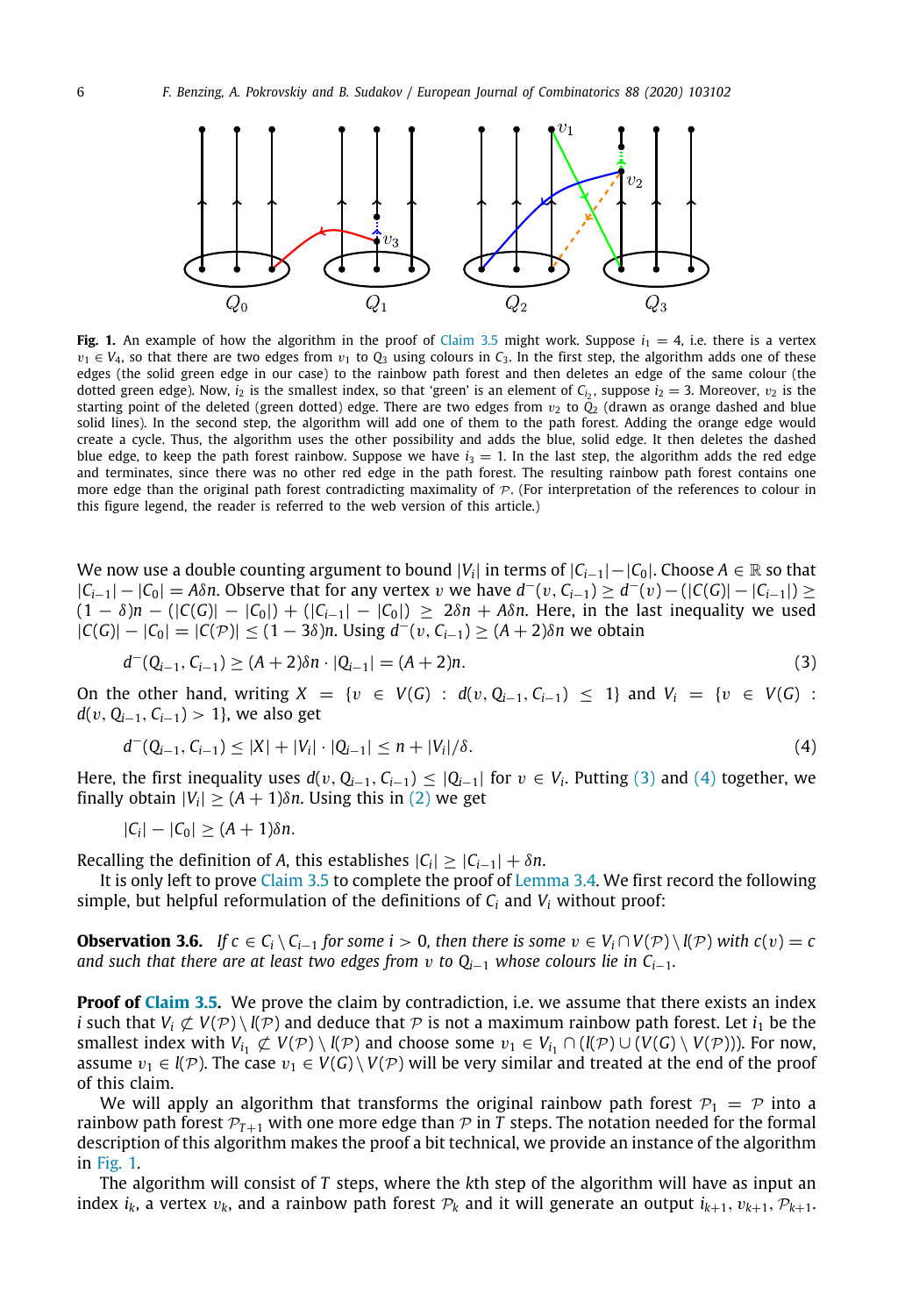The path forest  $\mathcal{P}_{k+1}$  will be obtained from  $\mathcal{P}_k$  by adding one edge to  $\mathcal{P}_k$  and deleting one from it. The only exception from this is the last step, i.e. the *T* th step, which will only output  $P_{T+1}$ , which will be obtained by adding one edge to  $P_T$  (without deleting one).

All in all, the algorithm will generate a sequence of indices  $i_1, \ldots, i_T$ , a sequence of vertices  $v_1, \ldots, v_T$  and a sequence of path forests  $\mathcal{P}_1, \ldots, \mathcal{P}_{T+1}$ . These indices, vertices and path forests will satisfy the following properties.

- <span id="page-6-4"></span>(a) We have  $i_k > i_{k+1} > 0$  for  $1 \leq k < T$ , so the indices  $i_k$  are decreasing and bounded below.
- <span id="page-6-0"></span>(b) The edge added to  $\mathcal{P}_k$  and the edge deleted from  $\mathcal{P}_k$  at the *k*th step to obtain  $\mathcal{P}_{k+1}$  have the same colour for  $k < T$ . In particular,  $C(\mathcal{P}_{k+1}) = C(\mathcal{P}_k)$ .
- <span id="page-6-9"></span>(c) For  $k = 1, \ldots, T$  we have  $v_k \in l(\mathcal{P}_k)$ .
- <span id="page-6-6"></span>(d) The edge *e* added at the *k*th step to  $\mathcal{P}_k$  goes from  $v_k$  to  $Q_{i_k-1}$ .
- <span id="page-6-8"></span>(e) For  $k \ge 2$  we have  $v_k \in V_{i_k} \cap V(\mathcal{P}) \setminus l(\mathcal{P})$ . For  $k = 1$  we have  $v_k \in V_{i_k}$ .
- <span id="page-6-1"></span>(f) The edge  $e$  added at the  $k$ th step to  $\mathcal{P}_k$  satisfies  $c(e) \in C_{i_k-1}$  as well as  $c(e) \in C_{i_{k+1}} \setminus C_{i_{k+1}-1}$ .

It is easily checked that these properties hold for  $i_1, v_1, \mathcal{P}_1$  as defined above and we will show that they still hold after the *k*th step for  $i_{k+1}$ ,  $v_{k+1}$ ,  $\mathcal{P}_{k+1}$ . We list three easy consequences of the properties [\(b\)](#page-6-0)[–\(f\)](#page-6-1).

#### **Claim 3.7.**

- <span id="page-6-3"></span><span id="page-6-2"></span>(i) *The algorithm terminates after a finite number of steps.*
- <span id="page-6-5"></span>(ii) *We have*  $Q_{i_k-1} \subset f(\mathcal{P}_k)$ *.*
- <span id="page-6-7"></span>(iii) Before the kth step, no edge e of colour  $c(e) \in C_{i_k-1}$  was deleted (from  $\mathcal{P}_i$  for any  $i$  with  $1 \leq i < k$ ).

**Proof of [Claim](#page-6-2) [3.7.](#page-6-2)** For [\(i\),](#page-6-3) note that by property [\(a\)](#page-6-4) the sequence  $i_1, i_2, \ldots$  is strictly decreasing and bounded below by 0. Since all the indices are integers, the sequence must be finite.

For [\(ii\)](#page-6-5), note that in the kth step of the algorithm, we add an edge incident to  $Q_{i\ell-1}$  by [\(d\)](#page-6-6). In particular, since  $i_1 > i_2 > \cdots$ , this implies that before the *k*th step, we added no edge directed to  $Q_{i_k-1}$ . This implies that each vertex in  $Q_{i_k-1}$  has in-degree 0 in the graph  $\mathcal{P}_k$  or equivalently *Q*<sub>*ik*−1</sub> ⊂  $f(P_k)$ .

For [\(iii\)](#page-6-7), note that the edge deleted at the *k*th step has a colour lying in  $C_{i_{k+1}} \setminus C_{i_{k+1}-1}$  by . Since  $i_1 > i_2 > \cdots$  and  $C_0 \subset C_1 \subset C_2 \subset \ldots$ , this implies that before the *k*th step, no edge *e* of colour *c*(*e*) ∈ *C*<sub>*ik*−1</sub> was deleted. This proves [Claim](#page-6-2) [3.7.](#page-6-2) □

We now describe the *k*th step of the algorithm. Recall that it has input  $i_k$ ,  $v_k$ ,  $\mathcal{P}_k$  satisfying properties [\(b\)](#page-6-0)–[\(f\).](#page-6-1) We need to show that its output  $i_{k+1}$ ,  $v_{k+1}$ ,  $\mathcal{P}_{k+1}$  also satisfies these properties (for  $k < T$ ).

*kth step of algorithm:*

- $\bullet$  We first explain which edge will be added to  $\mathcal{P}_k$ . By [\(e\)](#page-6-8) we have  $v_k \in V_{i_k}$ , so there are at least two edges from v*<sup>k</sup>* to *Q<sup>i</sup>k*−<sup>1</sup> using colours in *C<sup>i</sup>k*−<sup>1</sup> (by the definition of *V<sup>i</sup><sup>k</sup>* ). Call these edges *e* =  $v_k f$  and *e*<sup> $\prime$ </sup> =  $v_k f'$ . By [\(c\)](#page-6-9) and [\(ii\)](#page-6-5) we have  $v_k \in I(P_k)$  and  $f, f' \in Q_{i_k-1} \subset f(P_k)$ . Thus, by [Observation](#page-3-1) [3.2](#page-3-1) either  $\mathcal{P}_k + e$  or  $\mathcal{P}_k + e'$  is a path forest. Assume without loss of generality that  $P_k + e$  is a path forest, *e* is the edge that we will add to  $P_k$ . Hence, [\(d\)](#page-6-6) will be true after the *k*th step. Note also that  $c(e) \in C_{i_k-1}$ , so that the first part of [\(f\)](#page-6-1) is satisfied.
- Since we want to add *e* to  $\mathcal{P}_k$ , we might need to delete an edge from  $\mathcal{P}_k$  which has colour  $c(e)$ to make sure that  $P_{k+1}$  will be rainbow. We distinguish two cases. **Case 1:** If  $c(e) \in C_0$ , then define  $\mathcal{P}_{k+1} = \mathcal{P}_k + e$ . Observe that  $\mathcal{P}_{k+1}$  is rainbow, since  $C(\mathcal{P}_k) = C(\mathcal{P}_0)$  (by [\(b\)\)](#page-6-0) does not contain *c*(*e*) before adding *e*. Terminate the algorithm. **Case 2:** If *c*(*e*) ∉ *C*<sub>0</sub>, then choose  $i_{k+1}$  so that  $c(e) \in C_{i_{k+1}} \setminus C_{i_{k+1}-1}$ . This is possible since  $C_0 \subset C_1 \subset C_2 \subset \ldots$  by construction. Note that the second part of [\(f\)](#page-6-1) is now also satisfied. *Recall that <i>c*(*e*) ∈ *C*<sub>*ik*−1</sub>, so that 0 < *i*<sub>*k*+1</sub> ≤ *i<sub>k</sub>* − 1, assuring that [\(a\)](#page-6-4) is true. By [Observation](#page-5-3) [3.6,](#page-5-3)

*we can find*  $v_{k+1}$  ∈  $V_{i_{k+1}}$  ∩  $V(P) \setminus l(P)$  with  $c(v_{k+1}) = c(e)$ . Define  $P_{k+1} = P_k + e - v_{k+1}v_{k+1}^+$ so that  $(b)$  holds.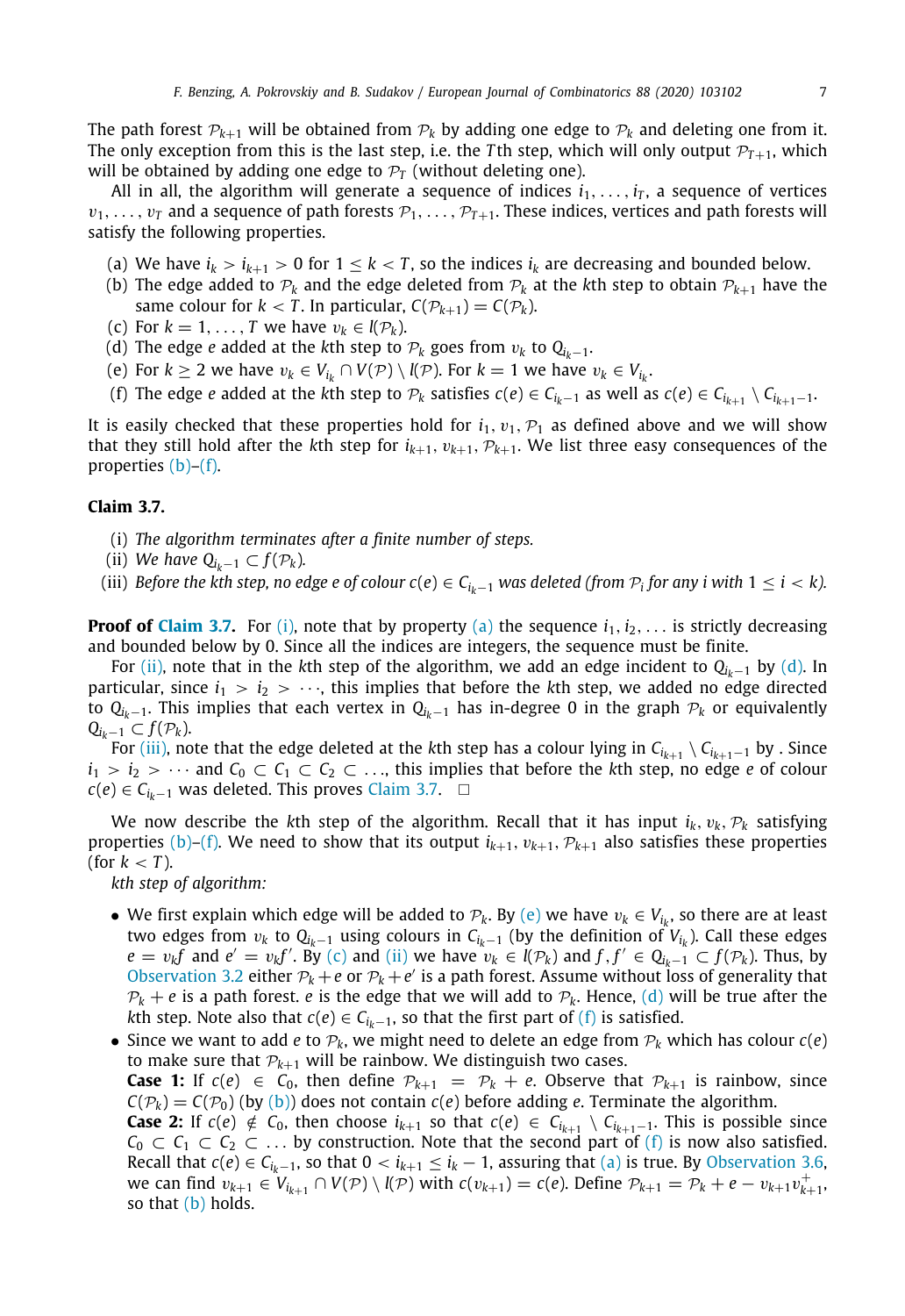This step implicitly assumes that  $v_{k+1}v_{k+1}^+ \in \mathcal{P}_k$ . To see that this is true, note that  $v_{k+1}v_{k+1}^+ \in \mathcal{P}_1$ and that, by [\(iii\),](#page-6-7) it has not been deleted from  $\mathcal{P}_1$  before the *k*th step, so that it must still be in  $P_k$ .

- We have already seen that properties [\(b\)](#page-6-0), [\(a\)](#page-6-4), [\(d\),](#page-6-6) [\(f\)](#page-6-1) hold for this choice of  $i_{k+1}, v_{k+1}, \mathcal{P}_{k+1}$ . [\(c\)](#page-6-9) is satisfied since we deleted  $v_{k+1}v_{k+1}^+$  from  $\mathcal{P}_k$  to obtain  $\mathcal{P}_{k+1}$ . [\(e\)](#page-6-8) holds by our choice of  $v_{k+1}$ .
- Continue with step  $k + 1$ .

Using [Observation](#page-4-4) [3.3,](#page-4-4) it is now easy to check that  $|\mathcal{P}_{i+1}| = |\mathcal{P}_i|$  for  $i = 1, ..., T - 1$  and  $|P_{T+1}| = |P_T| - 1$ . So, all in all, we get  $|P_{T+1}| = |P_1| - 1 \le \gamma n$ . It is also not hard to check that  $e(\mathcal{P}_1) = \cdots = e(\mathcal{P}_T) = e(\mathcal{P}_{T+1}) - 1$  so that  $\mathcal{P}_{T+1}$  is a rainbow path forest with at most  $\gamma n$  paths and one more edge than  $P_1 = P$ , contradicting maximality of P and thus finishing the proof of [Claim](#page-4-2) [3.5](#page-4-2) in the case  $v_1 \in l(\mathcal{P})$  (recall that we distinguished this case from the case  $v_1 \in V(G) \setminus V(\mathcal{P})$  in the beginning of the proof of [Claim](#page-4-2) [3.5](#page-4-2)).

It remains to consider  $v_1 \in V(G) \setminus V(\mathcal{P})$ . In this case, property [\(c\)](#page-6-9) is violated in the first step of our algorithm. We can carry it out nevertheless, adding an edge from  $v_1$  to  $Q_{i_1-1}$  and deleting an edge of the same colour to obtain  $P_2$  from  $P_1$ . We then have  $|P_2| = |P_1| + 1$ . From now on, the algorithm works exactly as before and we have  $|\mathcal{P}_{i+1}| = |\mathcal{P}_i|$  for  $i = 2, ..., T - 1$  and  $|\mathcal{P}_{T+1}| = |\mathcal{P}_T| - 1$ . So, all in all, we get  $|P_{T+1}| = |P_1| \le \gamma n$  as before, completing the proof of [Claim](#page-4-2) [3.5.](#page-4-2) □

As outlined previously, [Lemma](#page-4-0) [3.4](#page-4-0) follows from the above claim.  $\square$ 

#### *3.3. Rotating and gluing the path forest*

We now give the last step of the proof of [Theorem](#page-1-0) [1.1.](#page-1-0) We combine ideas from the undirected case [[2,](#page-20-6) Lemma 4.1] and 'directed path rotations' [\[15](#page-20-21), Section 4.3] with some new ideas needed to ensure a rainbow structure.

<span id="page-7-0"></span>**Lemma 3.8.** Let  $b, m, r \in \mathbb{N}$  so that  $mr \leq b$ . Let  $\mathcal{P} = \{P_1, \ldots, P_r\}$  be a rainbow path forest *with*  $V(P) \subset V(G)$  *and let H be a properly coloured digraph, with*  $V(H) = V(G)$ *, so that*  $C(H)$  *is disjoint from*  $C(\mathcal{P})$  *and so that for any two disjoint sets of vertices*  $A, B \subset V(G)$  *with*  $|A| = |B| = b$ *we have*  $d_H(A, B) \geq 2b + 1$ *. Also assume that H has minimum in-degree*  $\delta_H^- \geq 5b$ . Then either  $|P_1| \ge v(\mathcal{P}) - 2b$  or there exist edges  $e_1, e_2, e_3 \in H$  and a rainbow path forest  $\mathcal{P}' = \{P'_1, \ldots, P'_r\}$ *such that*  $E(P')$  ⊂  $E(P)$  +  $e_1$  +  $e_2$  +  $e_3$  *and*  $V(P')$  ⊃  $V(P)$  *and*  $|P'_1|$  ≥  $|P_1|$  + *m.* 

**Proof.** Assume that  $|P_1| < v(P) - 2b$ . For  $i = 1, ..., r$  write  $P_i = v_{i,1} \rightarrow ... \rightarrow v_{i,|P_i|}$  and define  $v_k = v_{1,k}$  for the vertices on  $P_1$ . Set

$$
A = \{v_j : 2 \le j \le 2b\}
$$
  
\n
$$
B = \{v_{i,j} : i \ge 2, j < m\}
$$
  
\n
$$
A' = \{v_j : j > 2b\}
$$
  
\n
$$
B' = \{v_{i,j} : i \ge 2, j \ge m\}.
$$

Note that  $2b \le v(\mathcal{P}) - |P_1| = |B| + |B'| \le mr + |B'|$  which implies  $|B'| \ge b$  since  $mr \le b$ . In the following let  $\overline{B_0} \subset B'$  be a subset of size  $|\overline{B_0}| = b$ .

Observe that in *H* there are at least 5*b* edges directed to  $v_1$ . They start at *A*∪*B* or at *A'* or at *B'* or at *V*(*G*)\*V*(*P*). Observe that  $|A \cup B|$  ≤ 3*b* so that there are at least 2*b* edges from  $A' \cup B' \cup (V(G) \setminus V(P))$ to  $v_1$ . We distinguish three cases: Either there is an edge from *B'* to  $v_1$  or there are  $\geq b$  edges from  $V(G) \setminus V(\mathcal{P})$  to  $v_1$  or there are  $> b$  edges from *A'* to  $v_1$ . [Fig.](#page-8-0) [2](#page-8-0) illustrates how the path forest  $\mathcal{P}$ changes in each of the three cases as described below.

*Case 1:* If *H* contains an edge  $e = v_{s,t}v_1$  from *B'* to  $v_1$  (i.e.  $s \geq 2$  and  $t \geq m$ ), then divide  $P_s$  into two parts *Q*<sup>1</sup> from v*s*,<sup>1</sup> to v*s*,*<sup>t</sup>* and *Q*<sup>2</sup> from v*s*,*t*+<sup>1</sup> to v*s*,|*Ps*<sup>|</sup> . Note that *Q*<sup>2</sup> might be empty. Now define  $P'_1 = Q_1 + e + P_1$  and  $P'_s = Q_2$  as well as  $P'_i = P_i$  for  $i \neq 1$ , s. Then  $P' = \{P'_1, \ldots, P'_r\}$  satisfies the claim of the Lemma for  $e_1 = e_2 = e_3 = e$ .

*Case 2:* Assume now that there are  $\geq b$  edges from  $V(G) \setminus V(\mathcal{P})$  to  $v_1$ . Choose a subset  $X \subset$ *N*<sub>H</sub><sup>−</sup>(*v*<sub>1</sub>)∩*V*(*G*) \ *V*(*P*) of size |*X*| = *b*. Recall *B*<sub>0</sub> ⊂ *B*<sup>′</sup> with |*B*<sub>0</sub>| = *b*. Since  $d_H(B_0, X) \ge 2b + 1$ , there is a vertex  $x \in X$  with  $d_H(B_0, x) \geq 2$ . Pick two edges  $f, f' \in H$  from  $B_0$  to  $x$ , they have distinct colours since *H* is properly coloured. So we may without loss of generality assume that  $c(f) \neq c(xv_1)$ . Write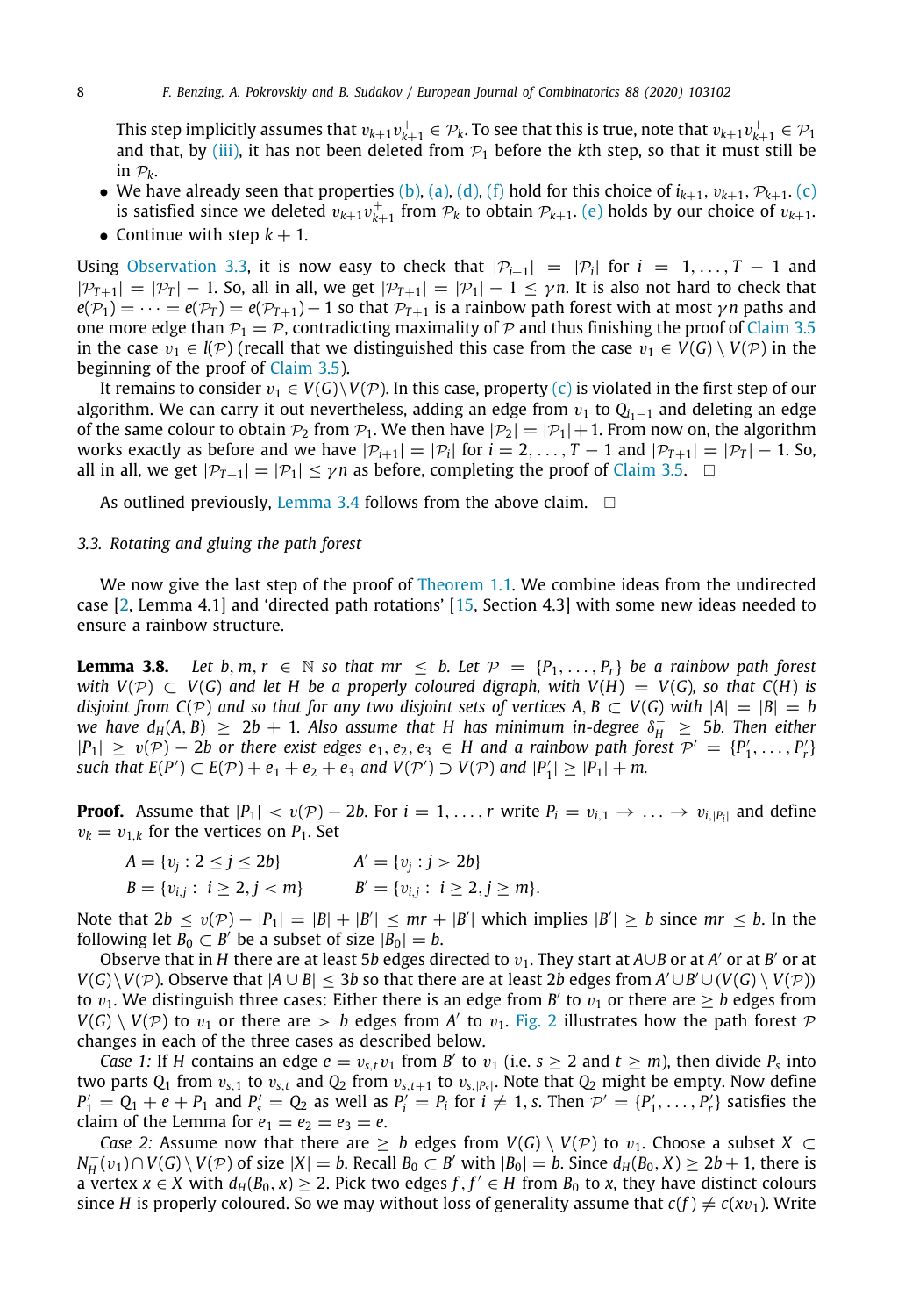

<span id="page-8-0"></span>**Fig. 2.** The three different cases that can arise in the proof of [Lemma](#page-7-0) [3.8](#page-7-0). In each case, only the two paths that change, namely *P*<sup>1</sup> and *P<sup>s</sup>* , are displayed. The edges that will be deleted from the path forest are thin and grey, the edges from the expander  $H$  that will be added, i.e.  $e_1$ ,  $e_2$ ,  $e_3$ , are dotted.

 $f = v_{s,t}$  and define  $Q_1$  and  $Q_2$  as before. Set  $P'_1 = Q_1 + f + xv_1 + P_1$  and  $P'_s = Q_2$  as well as  $P'_i = P_i$ for  $i \neq 1$ , *s*. Now  $\mathcal{P}' = \{P'_1, \ldots, P'_r\}$  with  $e_1 = e_2 = f$  and  $e_3 = xv_1$  satisfies the claim.

*Case* 3: We now consider the case  $d_H(A', v_1) > b$ . We call a vertex  $v_k \in A$  good if there is an index *a* with  $2b < a < |P_1|$  so that the edges  $v_a v_1, v_{k-1} v_{a+1}$  both lie in *H* and have different colours. In this case we call  $v_a$  a friend of  $v_k$ . If  $v_k$  is good, then there is a 'rotation' of  $P_1$  that starts at  $v_k$ : Define  $R_1 = v_1 \rightarrow v_2 \rightarrow \ldots \rightarrow v_{k-1}$  and  $R_2 = v_k \rightarrow v_{k+1} \rightarrow \ldots \rightarrow v_a$  and  $R_3 = v_{a+1} \rightarrow v_{a+2} \rightarrow$ ...  $\rightarrow v_{|P_1|}$  and observe that the path  $P_1(v_k, v_a) := R_2 + v_a v_1 + R_1 + v_{k-1} v_{a+1} + R_3$  is a rainbow path covering exactly the vertices of  $P_1$  and having  $v_k$  as a starting point.

We now claim that there are at least *b* good vertices. If not, pick a set *X* ⊂ *A* of vertices that are not good and has size  $|X| = b$ . Also pick a subset  $Y \subset N_H^-(v_1) \cap A' \setminus \{v_{|P_1|}\}$  of size  $|Y| = b$  (this is possible since  $d_H(A', v_1) > b$ ). We have  $d_H(X^-, Y^+) \ge 2b + 1$ , so we can pick a vertex  $v_{a+1} \in Y^+$  so that there are two edges  $e = v_{k-1}v_{a+1}$ ,  $e' = v_{j-1}v_{a+1}$  in *H* with  $v_{k-1}, v_{j-1} \in X^-$ . Since  $c(e) \neq c(e')$ we may without loss of generality assume that  $c(e) \neq c(v_a v_1)$ . But this shows that  $v_k \in X$  is good, contradicting our choice of *X*. We have thus established that there are at least *b* good vertices in *A*.

Let *X* ⊂ *A* be a set of good vertices of size  $|X| = b$ . Since  $d_H(B_0, X) \ge 2b + 1$ , there is a vertex *v<sub>k</sub>* ∈ *X* so that  $d_H(B_0, v_k)$  ≥ 3. Pick three edges  $f_1, f_2, f_3$  ∈ *H* that go from  $B_0$  to  $v_k$ . Since  $v_k$  is good, it has a friend  $v_a$ . Since the colours of  $f_1, f_2, f_3$  are pairwise distinct, we may assume without loss *of generality that*  $c(f_1) ≠ c(v_{k-1}v_{a+1})$ ,  $c(v_a v_1)$ . Write  $f_1 = v_{s,t}v_k$ , define  $Q_1$ ,  $Q_2$  as before. Finally, set  $P'_1 = Q_1 + f_1 + P_1(v_k, v_a)$  and  $P'_s = Q_2$  as well as  $P'_i = P_i$  for  $i \neq 1$ , s. Again,  $\mathcal{P}' = \{P_1, \ldots, P'_r\}$  satisfies the claim for  $e_1 = v_{k-1}v_{a+1}$ ,  $e_2 = v_a v_1$ ,  $e_3 = f_1$ . □

#### *3.4. Proof of [Theorem](#page-1-0)* [1.1](#page-1-0)

We have now collected all the ingredients to prove [Theorem](#page-1-0) [1.1](#page-1-0) and show how to combine them in this section. We start by noting that the existence of long rainbow path forests follows directly from [Lemma](#page-4-0) [3.4](#page-4-0) applied to a properly edge-coloured  $K_n$ . Take e.g.  $\delta = 2n^{-1/3}$  and  $\gamma = n^{-1/3}$ . We now turn our attention to the existence of long rainbow cycles.

Consider a proper colouring of  $\overleftrightarrow{K_n}$ . Create a subgraph *H* of  $\overleftrightarrow{K_n}$  as in [Theorem](#page-3-2) [3.1](#page-3-2) with  $p =$  $6n^{-1/5}$ . Set  $G = K_n \setminus H$ . Let  $b = n^{4/5}$ . With high probability every  $v \in V(G)$  satisfies 5.5 $b \le d_H^-(v)$  ≤ *7b* − 1. Thus, any  $v \in G$  satisfies  $d_G^-(v) = n - 1 - d_H^-(v) \ge (1 - 7n^{-1/5})n$ . By [Lemma](#page-4-0) [3.4](#page-4-0), for  $\gamma = n^{-3/5}$  and  $\delta = 7n^{-1/5}$ , *G* contains a rainbow path forest  $\mathcal{P} = \{P_1, \ldots, P_r\}$  with  $r \leq \gamma n = n^{2/5}$  $\text{and } e(\mathcal{P}) \geq (1 - 21n^{-1/5})n.$ 

We now apply [Lemma](#page-7-0) [3.8](#page-7-0) repeatedly to  $P$  with the expander  $H$  constructed above, recall  $b = n^{4/5}$ ,  $r \le n^{2/5}$  and set  $m = n^{2/5}$ . All in all, we apply the lemma  $n^{3/5}$  times. After each application, we delete all the edges from  $H$  that have the same colour as  $e_1, e_2$  or  $e_3.$  After  $i\leq n^{3/5}$  applications of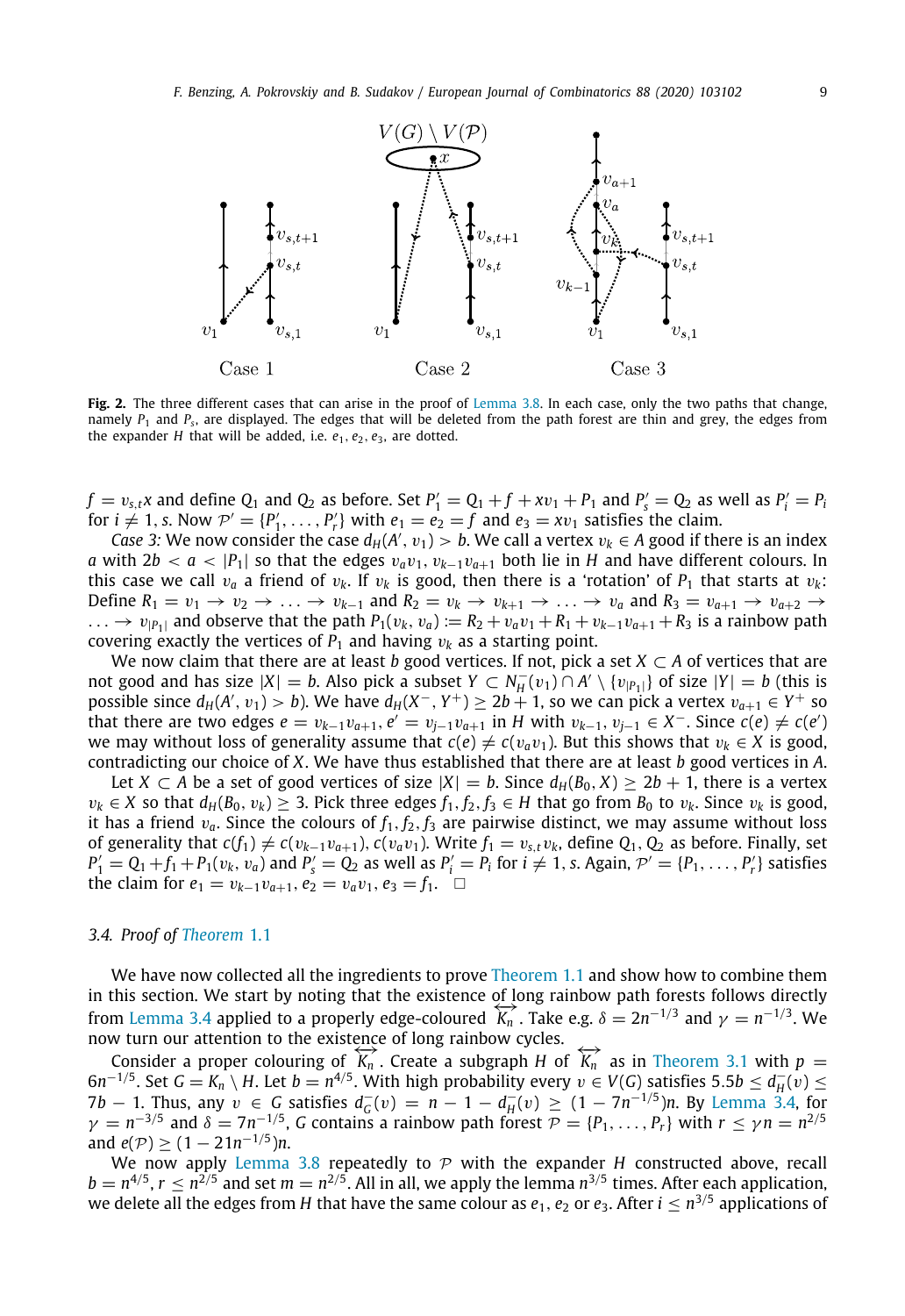[Lemma](#page-7-0) [3.8](#page-7-0) each vertex  $v \in H$  has in-degree at least 5.5 $n^{4/5} - 3i \geq 5.5 n^{4/5} - 3n^{3/5} \geq 5b.$  Moreover, for any two disjoint sets  $A, B \subset V(G)$  of size  $|A| = |B| = b$ , we have, after the *i*th application, *d*<sub>*H*</sub>(*A*, *B*) ≥ (1−*o*(1))*b*<sup>2</sup>*p*−3*bi* ≥ 2*n*<sup>7/5</sup> ≥ 2*b* + 1. So we actually may apply [Lemma](#page-7-0) [3.8](#page-7-0) *n*<sup>3/5</sup> times. At each application, we have either that already  $|P_1| \ge V(\mathcal{P}) - 2b \ge (1-23n^{-1/5})n$  or that the length of  $P_1$  increases by m. Since  $m \cdot n^{3/5} = n$  we must have the first of these two cases before the last iteration. We have thus constructed a rainbow path  $P_1$  with  $|P_1| \geq (1-23n^{-1/5})n$ . In order to turn  $P_1$  into a cycle, observe that between the last *b* and the first *b* vertices on  $P_1$  there is an edge that lies in *H* (or rather what is left of *H*). We thus obtain a cycle with at least (1 − 25*n* −1/5 )*n* vertices as desired.

#### **4. Rainbow spanning trees**

<span id="page-9-0"></span>In this section we prove [Theorem](#page-2-0) [1.2](#page-2-0). We start with a brief outline of the proof. Let *T* be a tree on *n* vertices with maximum degree  $\Delta(T) \leq \beta n / \log n$  and let *c* be a globally  $\alpha n$ -bounded, proper colouring of  $K_n$ . We will find a rainbow embedding of *T* into  $K_n$  in two steps. Denote by *R* the  $n/4$ vertices of *T* with highest degrees and set  $W = V(T) \setminus R$ . In the first step we will find a rainbow embedding of *R* into  $K_n$  in a random-greedy fashion. More precisely, we will find a subset  $B \subset V(K_n)$ and a bijection  $\pi : R \to B$  so that  $\pi(T[R]) =: T_0$  is rainbow. We also write  $A = V(K_n) \setminus B$ . We will make sure that this partial embedding  $\pi$  of *T* will satisfy sufficiently nice properties, so that we can carry out the second step of our embedding: We will show that a uniformly random bijection  $\tau : W \to A$  gives rise to a rainbow embedding of *T*. More precisely, the embedded tree  $(\pi \cup \tau)(T)$ will be rainbow with positive probability. For this part our main tool is a version of the Local Lemma due to Lu and Székely in [\[24\]](#page-20-19).

Before giving precise descriptions of these two steps in the next sections we explain what the 'nice' properties of the partial embedding  $\pi$  are and give some intuition why they help us in the second step. To this end we need some notation. For an edge  $e \in K_n$  denote by  $c(e)$  its colour and for a subgraph *H* of  $K_n$  denote by  $C(H)$  the set of all colours appearing in *H*. For a colour  $f \in C(K_n)$ and a vertex  $a \in K_n$  we say that f is present at a if there is an edge incident to a which has colour *f* .

Recall that we aim for a 'nice' rainbow embedding of *T*[*R*], i.e. a bijection  $\pi : R \to B$  so that  $\pi$  (*T*[*R*]) =: *T*<sub>0</sub> is rainbow. For such an embedding we define values  $w_f$ ,  $w_g$ ,  $m_g$  for each  $f \in C(K_n)$ and each  $g \in V(K_n)$  below. The embedding  $\pi$  will be 'nice' if all these quantities are small.

For  $f \in C(K_n)$ , we define the weight  $w_f$  of  $f$  to be

$$
w_f = \sum_{\substack{b \in B \\ f \text{ present at } b}} d_T \left( \pi^{-1}(b) \right).
$$

Intuitively, this is a rough measure of how likely the colour *f* is to be used by the embedding ( $\pi \cup \tau$ ) (where  $\tau$  is a uniformly random bijection from *W* to *A*). If *f* is present at some vertex  $b \in B$ , so that  $\pi^{-1}(b)$  has a high degree in *T*, then it is more likely to be used in the embedding  $\pi\cup\tau.$ 

For  $g \in V(K_n)$ , set  $w_g = 0$  if  $g \in B$ . Otherwise  $g \in A$  and we let

$$
w_g=\sum_{u\in R\atop{c(g\pi(u))\in C(T_0)}}d_T(u).
$$

This quantity roughly measures (in fact it uses a union bound) how likely we are to embed an 'unsuitable' vertex  $w \in W$  onto  $\tau(w) = g$ . w is 'unsuitable' for g, if there is a vertex  $u \in R$  so that  $uw \in T$  and so that the colour of the edge  $\pi(u)$ *g* was already used in  $C(T_0)$ .

Finally, for  $g \in V(K_n)$  we define  $m_g$  to be

$$
m_g = |\{a \in A : c(ag) \in C(T_0)\}|.
$$

This value simply counts how many colours incident to  $g$  were already used in  $T_0$  and therefore should not be used again when using  $\tau$  to extend the embedding.

<span id="page-9-1"></span>We now state our two main lemmas describing the results of the first and second steps of our embedding.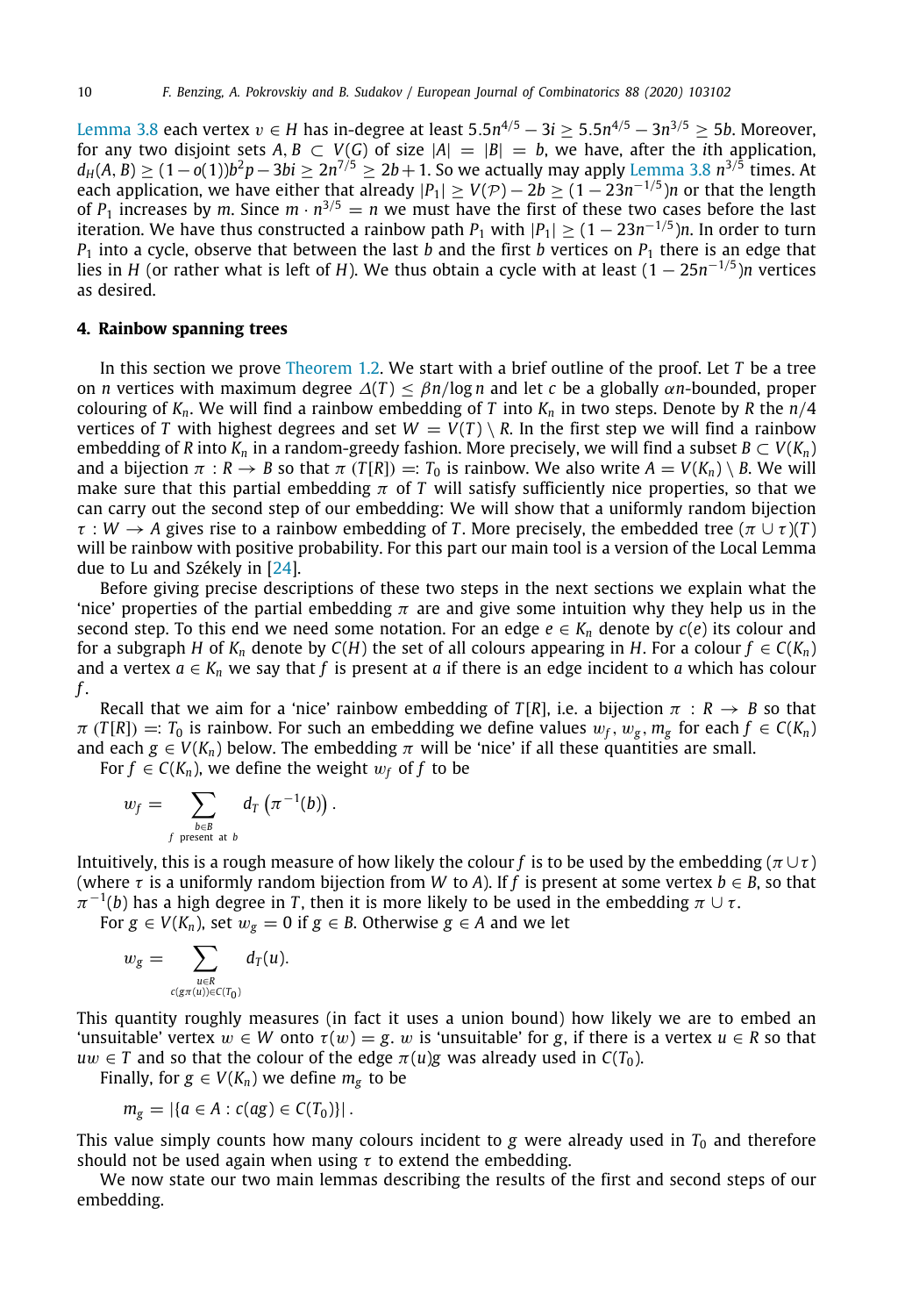**Lemma 4.1.** *Let T be a tree on n vertices with maximum degree at most* β*n*/log *n and let c be a proper, globally* α*n-bounded edge colouring of Kn.*

*Let*  $\alpha_1, \alpha_2, \alpha_3 > 0$  *satisfy the following relations:* 

<span id="page-10-2"></span>
$$
16\alpha \leq \alpha_1, \ 16\alpha_2 \leq \alpha_3, \ 32\alpha_1 \leq \alpha_3 \quad \text{and} \quad \alpha_1^2 > 32\beta, \ \alpha_2^2 > 64\beta, \ \alpha_3^2 > 64\beta. \tag{5}
$$

*Assume moreover, that* γ , δ > 0 *satisfy*

<span id="page-10-3"></span>
$$
\gamma \delta \geq 2\alpha, \quad 16\delta \leq \alpha_2, \quad 2\gamma \leq \alpha_2. \tag{6}
$$

*Then there is a rainbow embedding* π *of the n*/4 *vertices of T which have highest degrees, so that the partial embedding*  $\pi$  *satisfies*  $w_f \leq \alpha_1 n$ ,  $m_g \leq \alpha_2 n$  and  $w_g \leq \alpha_3 n$  for all colours  $f \in C(K_n)$  and all *vertices*  $g \in V(K_n)$ .

<span id="page-10-1"></span>**Lemma 4.2.** *Let*  $0 < r$ ,  $\chi$ ,  $\alpha < 1 < D$  so that

<span id="page-10-4"></span>
$$
16(1 - r)^{-3} \cdot \left(\chi(3D + 11) + \alpha(16D + 12)\right) \le 1. \tag{7}
$$

*Assume that c is a proper colouring of K<sup>n</sup> which is globally* α*n-bounded. Let T be a tree on n vertices, which are partitioned into V(T)* =  $W \cup R$ . Assume also that  $\pi : R \to B \subset V(K_n)$  is a rainbow embedding *of*  $T[R]$  *and write*  $A = V(K_n) \setminus B$ .

*Suppose that*

$$
|R| \le rn \qquad \text{and} \qquad \forall w \in W : d_T(w) \le D.
$$

*Further suppose that for all*  $g \in V(K_n)$  *and for all*  $f \in C(K_n)$ *, we have* 

 $w_g \leq \chi n$ ,  $m_g \leq \chi n$ ,  $w_f \leq \chi n$ .

*Then, for n sufficiently large, there is a bijection*  $\sigma : W \to A$  extending  $\pi$  so that  $(\pi \cup \sigma)(T)$  is rainbow.

In Section [4.1](#page-10-0) we give the precise statements of our two main tools, namely the Azuma– Hoeffding concentration inequality and the Local Lemma in the framework of Lu and Székely. In Sections [4.2](#page-11-0) and [4.3](#page-15-0) we prove the [Lemmas](#page-9-1) [4.1](#page-9-1) and [4.2](#page-10-1) respectively. We combine these two lemmas to give the proof of [Theorem](#page-2-0) [1.2](#page-2-0) in Section [4.4](#page-18-1).

### *4.1. Tools*

<span id="page-10-0"></span>In Section [4.2](#page-11-0) we will be concerned with certain random variables and showing that they are concentrated around their expected value. To this end we will use the well known Azuma–Hoeffding inequality due to Azuma [[5\]](#page-20-22) and Hoeffding [[21](#page-20-23)]. We will use the following special case:

**Theorem 4.3** (*Azuma–Hoeffding Inequality*)**.** *Suppose Y*1, . . . , *Y<sup>n</sup> are random variables, so that Y<sup>i</sup> takes the value* 0 or  $d_i$  and so that  $Y_i$  is mutually independent of  $Y_1, \ldots, Y_{i-1}$ . Then, writing  $Y = Y_1 + \cdots + Y_n$ and  $\sigma = \sum_{i=1}^{n} d_i^2$ , we have for any  $t > 0$  that

$$
Pr[Y - E[Y] > t] \le e^{-t^2/2\sigma}.
$$

In Section [4.3](#page-15-0) we will make use of the Lovász Local Lemma. It is a powerful tool for probabilistic existence proofs established by Erdős and Lovász [[11](#page-20-24)]. Erdős and Spencer observed that the statement of the Local Lemma could be generalised and formulated the so called *Lopsided Local Lemma* [\[14\]](#page-20-25), see e.g. [[26](#page-20-26), Chapter 19.3] for a precise statement and proof. The work of Lu and Székely [[24](#page-20-19)] makes use of the Lopsided Local Lemma by finding a *negative dependency digraph* of a certain set of events in the probability space of random injections. A combination of their main result in [\[24\]](#page-20-19) and the Lopsided Local Lemma gives [Theorem](#page-11-1) [4.4](#page-11-1). To make its statement precise, we start with some definitions.

Suppose we are given finite sets *X* and *Y* of the same cardinality and consider the probability space  $\Omega$  given by picking a bijection  $\sigma : X \to Y$  uniformly at random from all such bijections, denote the set of these bijections by S. Let  $\tau : T \to U$  be a given bijection between two sets  $T \subset X$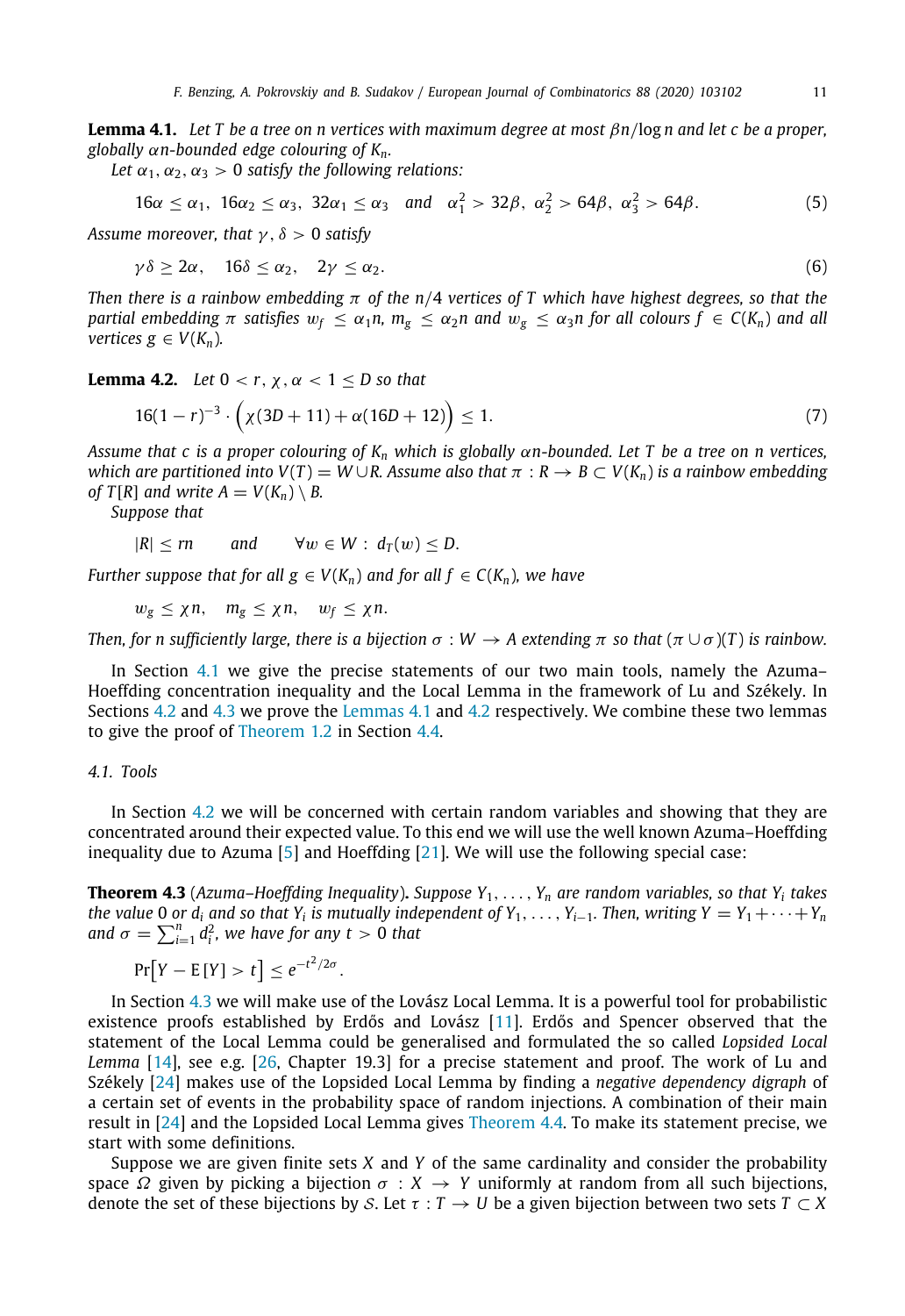and  $U \subset Y$ . The corresponding *canonical event*  $\Omega(T, U, \tau)$  consists of all bijections  $\sigma : X \to Y$ extending  $\tau$ , i.e.

<span id="page-11-1"></span>
$$
\Omega(T, U, \tau) = \{ \sigma \in S : \sigma(x) = \tau(x) \text{ for all } x \in T \}.
$$

We say that two events  $\Omega(T_1, U_1, \tau_1)$  and  $\Omega(T_2, U_2, \tau_2)$  S-intersect if  $T_1$  and  $T_2$  intersect or  $U_1$  and *U*<sub>2</sub> intersect and write  $Ω(T_1, U_1, \tau_1) \sim Ω(T_2, U_2, \tau_2)$ .

**Theorem 4.4** (*Asymmetric Lopsided Lovász Local Lemma in the Framework of Lu And Székely [[24\]](#page-20-19)*)**.** *Let* B be a collection of canonical events. Then, with positive probability none of the events  $B \in \mathcal{B}$  occurs, *provided that for all B* ∈ B *it holds that*

$$
\sum_{B' \in \mathcal{B} \atop B' \sim B} \Pr[B'] \leq \frac{1}{4}.
$$

### *4.2. Proof of [Lemma](#page-9-1)* [4.1](#page-9-1)

<span id="page-11-0"></span>The overall strategy of our proof is simple. We will embed the *n*/4 high degree vertices in a random-greedy fashion and show that the desired properties hold with high probability. We first describe the random-greedy embedding, which we will refer to as RGE from now on.

Denote the vertices of *T* by  $v_1, \ldots, v_n$  so that (i)  $v_1, \ldots, v_{n/4}$  are those vertices of *T* with the highest degrees (splitting ties arbitrarily) and so that (ii) for each  $i \in [n/4]$  there is at most one  $1 \leq j \leq i$  so that  $v_jv_i$  is an edge of *T*. Condition (ii) can be satisfied since the  $n/4$  vertices with highest degrees of *T* span a forest, which is 1-degenerate. Sticking with the notation introduced previously, we set  $R = \{v_1, \ldots, v_{n/4}\}, W = \{v_{n/4+1}, \ldots, v_n\}.$ 

Moreover, write  $d_i = d_T(v_i)$  for  $i = 1, \ldots, n$ . For distinct vertices  $b_1, \ldots, b_k \in K_n$  we denote by  $T[b_1, \ldots, b_k]$  the subgraph of  $K_n$  in which  $b_i b_j$  is an edge precisely if  $v_i v_j$  is an edge of *T*.

We now describe the random-greedy embedding: We will perform *n*/4 steps of the following form. For the *k*th step, suppose that we have already chosen distinct  $b_1, \ldots, b_{k-1} \in K_n$  so that *T*[ $b_1, \ldots, b_{k-1}$ ] is rainbow. We say that a vertex  $b \in K_n$  is feasible if (i)  $b \notin \{b_1, \ldots, b_{k-1}\}$  and (ii) the subgraph *T* [*b*1, . . . , *bk*−1, *b*] is rainbow. Out of the feasible vertices we choose one vertex *b<sup>k</sup>* uniformly at random (and independently of previous choices) and then continue with the  $(k+1)$ th step. It is clear that, if successful, RGE produces a rainbow subgraph *T* [*b*1, . . . , *bn*/4]. We will not only show that RGE is successful, but that in each step, there are at least *n*/2 feasible vertices, making the embedding sufficiently random for our purposes.

#### <span id="page-11-2"></span>**Claim 4.5.** *At each of its n*/4 *steps, RGE has at least n*/2 *feasible choices.*

**Proof.** At the kth step of RGE, there are at most  $k - 1 \le n/4$  vertices *b* that violate (i) *b*  $\notin$ {*b*1, . . . , *bk*−1}. To bound how many vertices *b* violate (ii) *T* [*b*1, . . . , *bk*−1, *b*] being rainbow, observe the following:  $v_k$  has at most one neighbour  $v_j$  in  $\{v_1, \ldots, v_{k-1}\}$ . If  $v_k$  has no such neighbour, then any vertex *b* ∈ *K<sub>n</sub>* \ {*b*<sub>1</sub>, . . . , *b<sub>k−1</sub>*} will make *T*[*b*<sub>1</sub>, . . . , *b<sub>k−1</sub>*, *b*] rainbow since *T*[*b*<sub>1</sub>, . . . , *b<sub>k−1</sub>*, *b*] consists of the same set of edges as  $T[b_1, \ldots, b_{k-1}]$ . Otherwise, let  $v_j$  be the unique neighbour of  $v_k$  with  $j < k$ . Then the only vertices *b* that will not lead to a rainbow copy of  $T[b_1, \ldots, b_{k-1}, b]$ are those with  $c(b_i b) \in C(T[b_1, \ldots, b_{k-1}])$ . Since the colouring *c* is proper, all colours present at  $b_i$ are distinct and there are at most  $|c(T[b_1, \ldots, b_{k-1}])| \le e(T[b_1, \ldots, b_{k-1}]) \le n/4$  vertices *b* with  $c(b_jb) \in C(T[b_1,\ldots,b_{k-1}])$ . So all in all, there are at most  $n/4 + n/4 = n/2$  vertices in  $K_n$  which are not feasible, leaving at least *n*/2 feasible vertices. This finishes the proof of [Claim](#page-11-2) [4.5.](#page-11-2) □

This finishes the description of RGE and we are now ready to prove [Lemma](#page-9-1) [4.1](#page-9-1). We need to prove the three inequalities  $w_f \le \alpha_1 n$ ,  $m_a \le \alpha_2 n$  and  $w_a \le \alpha_3 n$ . They will be derived in a standard way: We first bound the expectation of the given random variable, prove tight concentration using the Azuma–Hoeffding inequality and finally apply a union bound over all colours/vertices. This is where we will use our conditions that the colouring  $c$  is proper and globally  $\alpha n$ -bounded as well as the assumption that  $\Delta(T) \leq \beta n / \log n$ . Observe that the latter means  $d_i \leq \beta n / \log n$  for  $i = 1, \ldots, n$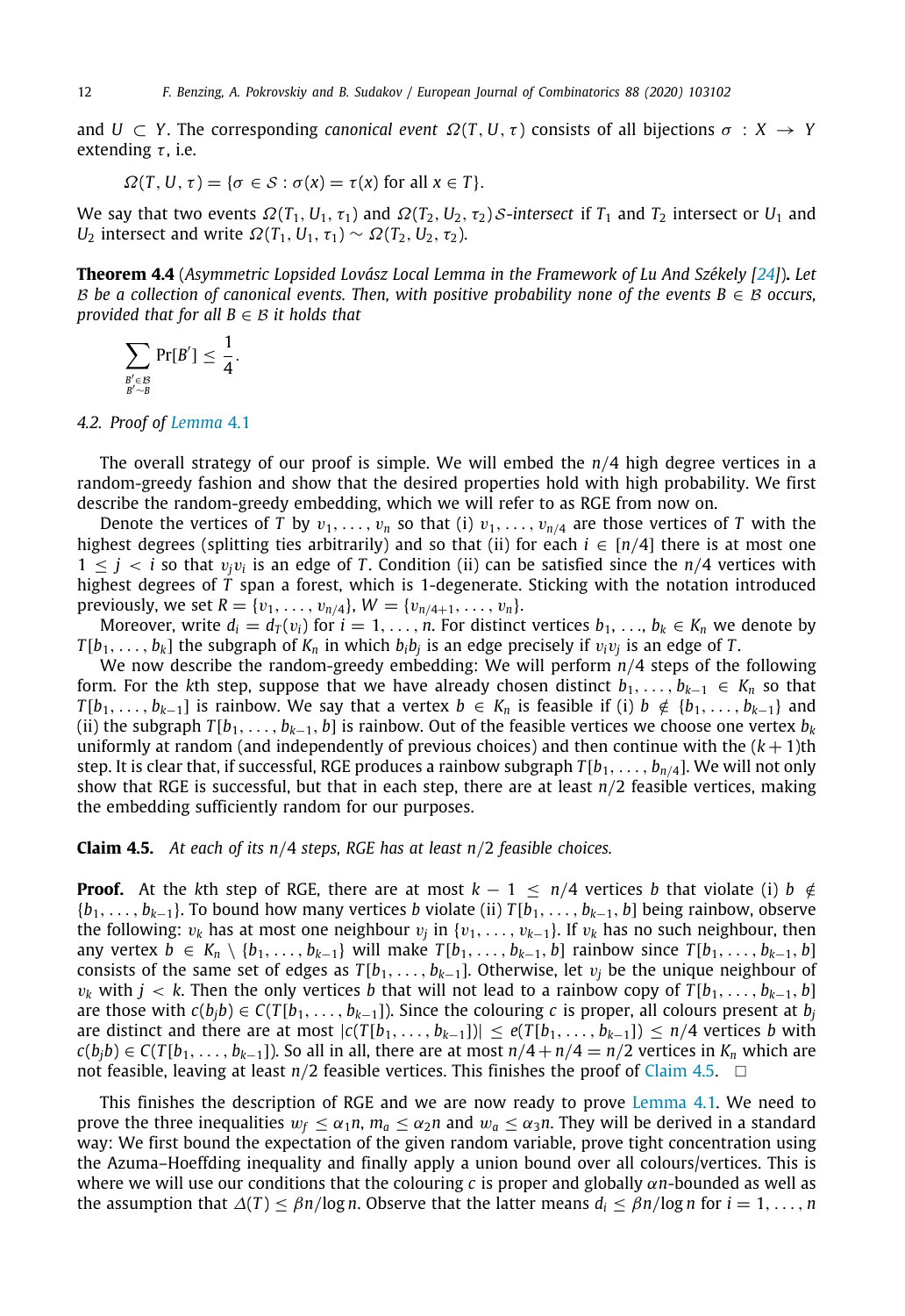and that we have  $\sum_{i=1}^n d_i < 2n$ . We use this to bound  $\sum_{i=1}^n d_i^2$ . By standard convexity arguments, this sum is maximised if  $2 \log n/\beta$  of the *d<sub>i</sub>* take the largest possible value  $\beta n/\log n$ , so that

<span id="page-12-0"></span>
$$
\sum_{i=1}^{n} d_i^2 < \frac{2\log n}{\beta} \left(\frac{\beta n}{\log n}\right)^2 = \frac{2\beta n^2}{\log n}.\tag{8}
$$

The three following claims are concerned with bounding the expectation and showing concentration of  $w_f$ ,  $m_a$ ,  $w_a$ .

<span id="page-12-1"></span>**Claim 4.6.** For every colour  $f \in C(K_n)$  we have  $Pr[w_f \geq \alpha_1 n] = o(n^{-2})$ .

**Proof.** Fix some  $f \in C(K_n)$ . Write  $w_f = X_1 + \cdots + X_{n/4}$ , where  $X_i$  is a random variable that takes the value  $d_i$  if  $f$  is present at  $b_i$  and zero otherwise. We start by bounding the expectation of  $w_f$ . Observe that *f* is present at at most 2α*n* vertices of *K<sup>n</sup>* since *c* is globally α*n* bounded. Recall, that when choosing  $b_i$  in the *i*th step of RGE, there are at least  $n/2$  feasible choices. Thus, the probability that we choose a vertex at which *f* is present is at most  $2\alpha n/(n/2) = 4\alpha$ . Thus, Pr[ $X_i = d_i$ ]  $\leq 4\alpha$ . It is crucial that this bound on  $Pr[X_i = d_i]$  holds independently of the previous 'history' of RGE. By linearity of expectation, we obtain  $E[w_f] \le 4\alpha \sum_{i=1}^{n/4} d_i \le 8\alpha n \le \alpha_1 n/2$ , where we used [\(5](#page-10-2)) in the last inequality. Since the bound on  $Pr[X_i = d_i]$  holds independently of previous choices of  $b_i$ and since changing the outcome of  $X_i$  changes the random variable  $w_f$  by at most  $d_i$ , we can apply Azuma-Hoeffding. Recalling  $(5)$  $(5)$  and  $(8)$ , we find

$$
Pr[w_f \ge \alpha_1 n] \le Pr\Big[w_f - E[w_f] \ge \alpha_1 n/2\Big] \le \exp\left(-\frac{(\alpha_1 n/2)^2}{2\sum_{i=1}^{n/4} d_i^2}\right)
$$
  

$$
\le \exp\left(-\frac{\alpha_1^2}{16\beta}\log n\right) = o\left(n^{-2}\right).
$$

This finishes the proof of [Claim](#page-12-1) [4.6](#page-12-1).  $\square$ 

<span id="page-12-2"></span>**Claim 4.7.** For each vertex  $g \in K_n$  we have  $Pr[m_g \geq \alpha_2 n] = o(n^{-1})$ .

**Proof.** Fix some vertex  $g \in K_n$ . We start by observing that not 'many' vertices of  $K_n$  can share 'a lot of' colours with *g*. More precisely, for a vertex  $b \in K_n$  let  $ov(b) = |\{f \in K_n | f$  present at *g* and *b* $\}$ . Since there are less than *n* colours present at *g* and since every colour is present at at most 2α*n* vertices, we can bound

$$
\sum_{b\in K_n}ov(b)\leq n\cdot 2\alpha n=2\alpha n^2.
$$

Call a vertex  $b \in K_n$  'bad' if  $ov(b) > \gamma n$ . Observe that by the bound given above, we can have at most  $\delta n$  bad vertices since  $\delta n \cdot \gamma n \geq 2\alpha n^2$  by [\(6](#page-10-3)).

We now define random variables  $X_1, \ldots, X_{n/4}$ . Set

 $X_i = |\{j > i \mid b_i b_i \in T_0 \text{ and } c(b_i b_i) \text{ present at } g\}|.$ 

The condition *j* > *i* avoids double counting edges, so that we have  $m_g \leq X_1 + \cdots + X_{n/4}$ . To bound each  $X_i$  we distinguish whether or not  $b_i$  is bad. To this end, introduce random variables  $Y_1, \ldots, Y_{n/4}$ where  $Y_i = d_i$  if  $b_i$  is bad and  $Y_i = 0$  else. Moreover, let  $Z_1, \ldots, Z_{n/4}$  be random variables such that  $Z_i = 0$  if  $b_i$  is bad and  $Z_i = X_i$  otherwise. It is easy to see that  $X_i \le Y_i + Z_i$ . Writing  $Y = Y_1 + \cdots + Y_{n/4}$ and  $Z = Z_1 + \cdots + Z_{n/4}$  for convenience, we thus have  $m_g \le Y + Z$ . We first bound *Y*. Observe that, since there are at most δ*n* bad vertices and at least *n*/2 feasible choices for RGE at the *k*th step, we have  $Pr[Y_k = d_k] \le 2\delta$ , equivalently  $E[Y_k] \le 2\delta d_k$ . We can now proceed analogously to the proof of [Claim](#page-12-1) [4.6:](#page-12-1) By linearity of expectation  $E[Y] \le 4\delta n \le \alpha_2 n/4$  (using ([6\)](#page-10-3)) and thus, using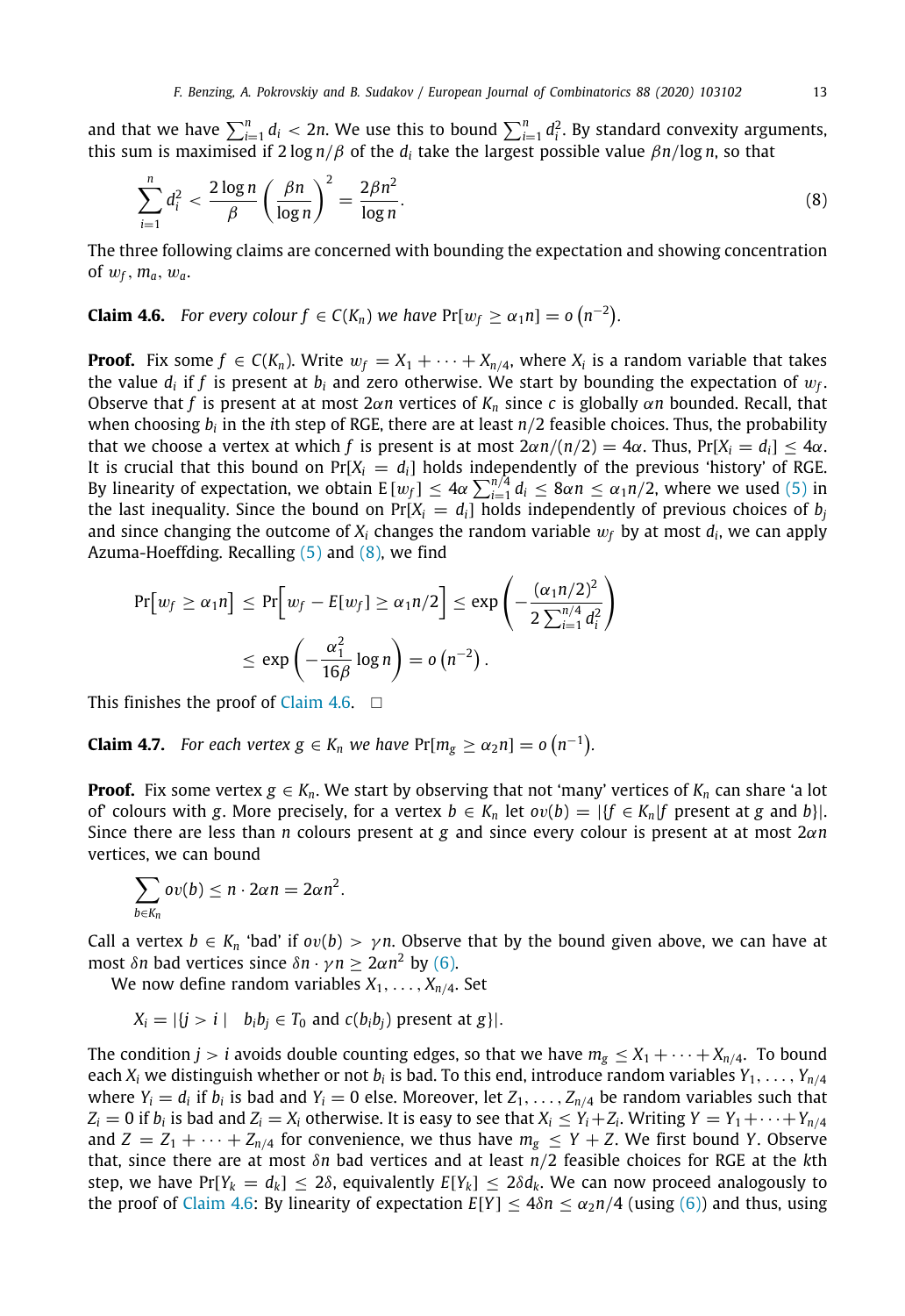Azuma-Hoeffding as well as  $(5)$  and  $(8)$  $(8)$  again,

<span id="page-13-0"></span>
$$
Pr[Y \ge \alpha_2 n/2] \le Pr\left[Y - E[Y] \ge \alpha_2 n/4\right]
$$
\n
$$
\le \exp\left(-\frac{\alpha_2^2}{64\beta} \log n\right) = o\left(n^{-1}\right). \tag{10}
$$

To bound *Z* consider each summand 
$$
Z_k
$$
 individually: Fix some *k* and assume that  $b_k$  is not bad, otherwise  $Z_k = 0$ . Denote  $I = \{i > k | b_k b_i \in T_0\}$ . For any  $i \in I$ , let  $W_i$  be the indicator variable of the event that  $c(b_k b_i)$  is present at *g*. We then have  $Z_k = \sum_{i \in I} W_i$ . We now bound the probability that  $W_i$  is 1. Note that once  $b_k$  is chosen, the event  $W_i = 1$  depends on the choice of  $b_i$  only. Since  $b_k$  is not bad, there are at most  $\gamma n$  colours present at  $b_k$  which are also present at *g*. Moreover, there are at least  $n/2$  feasible choices for  $b_i$ . Thus,  $Pr[W_i = 1] \le \gamma n/(n/2) = 2\gamma$ . It is now easy to see that, since  $T_0$  is a forest and has at most  $n/4$  edges, we can bound  $Z_1 + \cdots + Z_{n/4}$  by the sum of  $n/4$  independent Bernoulli variables with success probability  $2\gamma$ . By this coupling argument and the classic Chernoff bound [see e.g. 3] we can use  $\alpha_2 > 2\gamma$  from (6) to obtain:

<span id="page-13-1"></span>
$$
Pr[Z \ge \alpha_2 n/2] = Pr[Z \ge 2E[Z]] \le exp(-2E[Z]^2/n) = o(n^{-1}).
$$
\n(11)

Combining  $(9)$  $(9)$  and  $(11)$ , we finally obtain the desired result:

$$
Pr[m_g \ge \alpha_2 n] \le Pr[Y + Z \ge \alpha_2 n]
$$
  
\$\le Pr[Y \ge \alpha\_2 n/2] + Pr[Z \ge \alpha\_2 n/2] = o(n^{-1})\$.

This concludes the proof of [Claim](#page-12-2) [4.7](#page-12-2).  $\square$ 

<span id="page-13-3"></span>**Claim 4.8.** For every vertex  $g \in K_n$  we have  $Pr[w_g \geq \alpha_3 n] = o(n^{-1})$ .

**Proof.** Fix some vertex  $g \in K_n$ . For the remainder of the proof we will assume that  $m_g \le \alpha_2 n$  and that for each colour *f* which is present at *g* we have  $w_f \leq \alpha_1 n$ . This is fine, since by [Claims](#page-12-1) [4.6](#page-12-1) and [4.7](#page-12-2) and a union bound these inequalities hold with probability  $1 - o(n^{-1})$ .

For this proof it will be convenient to have the following piece of notation: Recall that for each *i* ≤ *n*/4, there is at most one index *j* < *i* so that  $b_jb_i$  ∈  $T_0$ . If such an index *j* exists, define *pre*(*i*) = *j*. Otherwise let  $pre(i) = \emptyset$ , say.

Define random variables  $X_1, \ldots, X_{n/4}$  as follows: If at the kth step of RGE  $b_k$  is chosen so that *c*(*gb*<sub>*k*</sub>) ∈ *C*(*T*[*b*<sub>1</sub> . . . , *b*<sub>*k*−1</sub>]), then we set *X*<sub>*k*</sub> = *d*<sub>*k*</sub>, otherwise we set *X*<sub>*k*</sub> = 0.

<span id="page-13-2"></span>We also define random variables  $Y_1, \ldots, Y_{n/4}$ : If there is a colour  $f = c(b_{pre(k)}b_k)$  chosen in the  $k$ th step $^2$  $^2$  and some index  $j < k$  so that  $c(gb_j) = f$  , then we set  $Y_k = d_j$ . Otherwise we set  $Y_k = 0$ . We will slightly abuse notation and denote the event that " $c(gb_i) = c(b_k b_{pre(k)})$  for  $j < k$ " by  $\{Y_k = d_i\}$ , even though this is ambiguous if there is some  $i \neq j$  with  $d_i = d_j$ .

We briefly explain why, with these definitions, we have  $w_g \leq X + Y$ , where  $X = X_1 + \cdots + X_{n/4}$ and  $Y = Y_1 + \cdots + Y_{n/4}$ . Recall that, by definition,  $w_g = \sum_{c(gb_i) \in C(T_0)} d_i$  unless  $g \in \{b_1, \ldots, b_{n/4}\}$ in which case  $w_g = 0$ . For some fixed *k*,  $d_k$  is a summand of  $w_g$  if the colour  $c(gb_k)$  lies in  $C(T_0)$  – this can happen in one of two ways: If  $C(gb_k) \in T[b_1, \ldots, b_{k-1}]$ , then  $X_k = d_k$ , otherwise the colour  $c(gb_k)$  is chosen at the *i*th step of RGE for some  $i > k$  and then  $Y_i = d_k$ . This shows that  $d_k$  is a summand of *X* + *Y* if it is a summand of  $w_g$  implying  $w_g \leq X + Y$ . We remark that, crucially, the  $\cosh(u)$  cannot be chosen in the kth step of RGE itself, unless  $g=b_{pre(k)}$  in which case  $w_g=0$ by definition. This is the only step that fails in our proof of [Theorem](#page-2-0) [1.2](#page-2-0) if we replace the condition that our colouring is proper (i.e. locally 1-bounded) by the condition that it is locally 3-bounded, say.

We will now derive concentration results for *X* and *Y* implying the desired result. Consider *X* first, we use the same line of reasoning as in [Claims](#page-12-1) [4.6](#page-12-1) and [4.7.](#page-12-2) Recall that we conditioned on the event  $m_g \le \alpha_2 n$ . Thus, at the *k*th step of RGE there are at most  $m_g \le \alpha_2 n$  vertices

<sup>2</sup> This of course only makes sense if  $pre(k) \neq \emptyset$ . In case  $pre(k) = \emptyset$  then no colour is chosen at the *k*th step and we set  $Y_k = 0$ .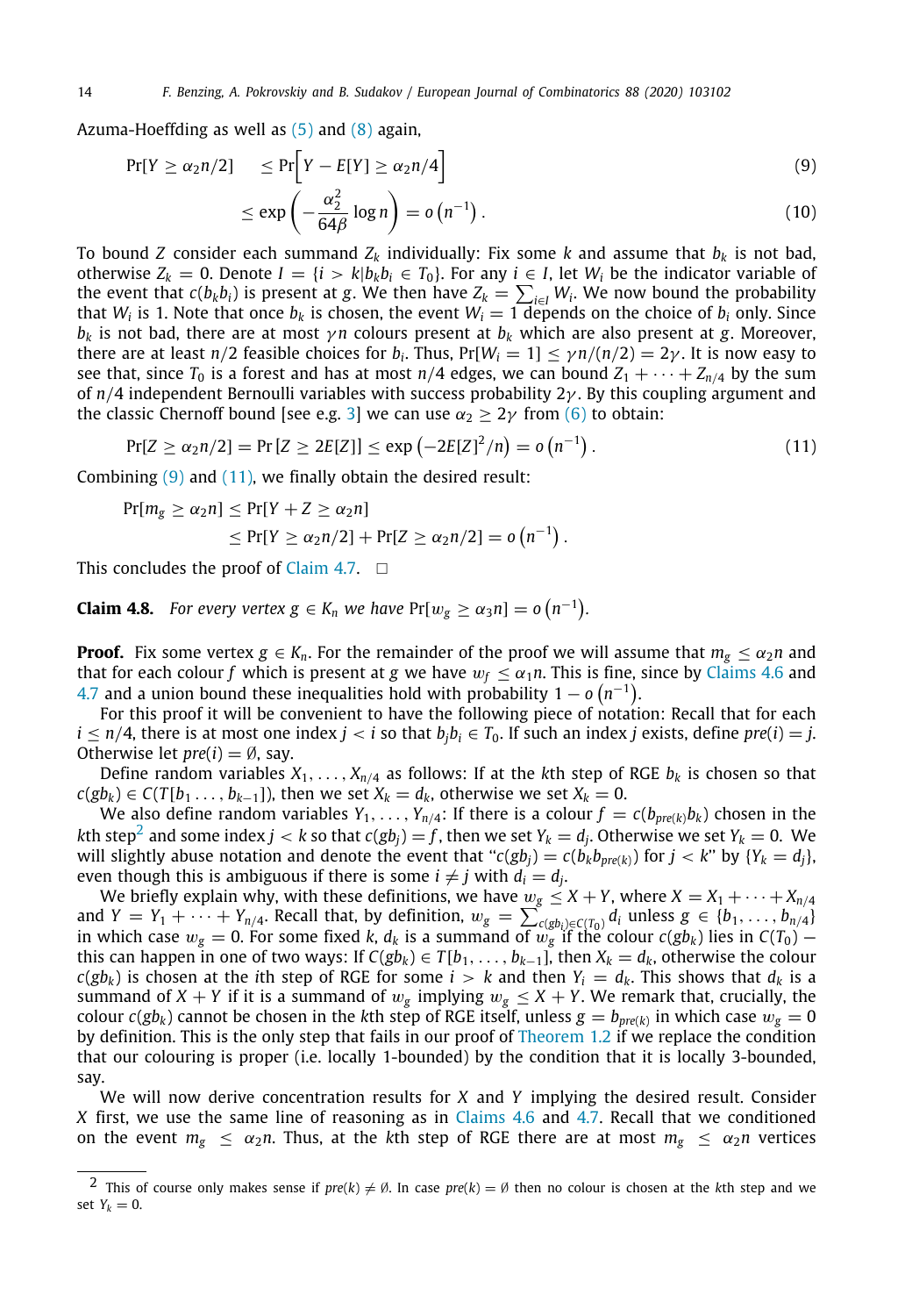$b \in K_n$  so that  $c(gb) \in C(T[b_1, \ldots, b_{k-1}])$ . Hence,  $Pr[X_k = d_k] \leq \alpha_2 n/(n/2) = 2\alpha_2$ . We deduce  $E[X] \le 4\alpha_2 n \le \alpha_3 n/4$  (using ([5](#page-10-2))) and, by Azuma-Hoeffding and Eqs. ([5\)](#page-10-2) and [\(8](#page-12-0)),

$$
Pr[X \ge \alpha_3 n/2] \le Pr\bigg[X - E[X] \ge \alpha_3 n/4\bigg]
$$
\n(12)

<span id="page-14-0"></span>
$$
= \exp\left(-\frac{\alpha_3^2}{64\beta}\log n\right) = o(n^{-1}).\tag{13}
$$

It remains to bound Y. We start with the observation that, if  $Y_k = d_i$ , then there is no index  $k' \neq k$ with  $Y_{k'} = d_i$ , since otherwise we would have  $c(b_{pre(k')}\mathbf{b}_{k'}) = c(b_{pre(k)}\mathbf{b}_k) = c(g\mathbf{b}_i)$  contradicting the fact that  $T_0$  is rainbow.

For a more detailed analysis of *Y*, for each  $1 < k < n/4$  we record which values  $Y_k$  can take given the choices of  $b_1, \ldots, b_{k-1}$ . We record these values in a list  $L_k$ . We add *i* to  $L_k$  if  $i < k$  and the colour  $c(gb_i)$  is present at  $b_{pre(k)}$ . Observe that, if  $c(gb_i)$  is not present at  $b_{pre(k)}$ , then it is impossible that  $c(b_{pre(k)}b_k) = c(gb_i)$  and therefore it is impossible that  $Y_k = d_i$ . Hence,  $Y_k$  can only take the value  $d_i$  if  $i \in L_k$ .

If it is the case that  $i \in L_k$ , then we have  $Pr[Y_k = d_i] \leq 2/n$ , since in the *k*th step RGE has at least  $n/2$  feasible choices for  $b_k$  and at most one of them leads to  $Y_k = d_i$ . Moreover, since there are *n*/2 feasible choices and at most  $k - 1 \le n/4$  values that  $Y_k$  can take, we know that for any given  $i \in L_k$  the probability that  $Y_k = d_i$  is at most  $4/n$  even if we condition on the event  ${Y_k \neq d_j \text{ for all } j \in L_k \setminus \{i\}}$ . Thus, the bound Pr[*Y<sub>k</sub>* = *d<sub>i</sub>*] ≤ 4/*n* holds, independently of whether or not we know that  $Y_k \neq d_j$  for some values of *j* (note that this is not necessarily true for the bound  $Pr[Y_k = d_i] \leq 2/n$ : If we know that  $Y_k \neq d_j$ , this means that RGE does not choose the edge of colour  $c(gb_i)$  in the *k*th step, so that it becomes more likely that RGE chooses the edge of colour  $c(gb_i)$ ). Hence, using a coupling argument, we can bound  $Y_k \leq \sum_{i \in L_k} W_{k,i}$  where the  $W_{k,i}$  are mutually independent random variables with  $Pr[W_{k,i} = d_i] = 4/n$  and  $Pr[W_{k,i} = 0] = 1 - 4/n$ .

We now slightly adapt our choice of *Wk*,*<sup>i</sup>* to reflect the fact that for each *i* there is at most one *k* with  $Y_k = d_i$ . This will allow us to get a better bound on *Y*. For each  $i \in L_k$  we introduce a random variable  $W'_{k,i}$ . These random variables are sampled in increasing order of *k*. If  $W'_{k',i} = 0$  for all  $k' < k$ (with  $i \in L_{k'}^{n'}$ , of course), then we set  $W'_{k,i} = W_{k,i}$ . If, on the other hand, there is some  $k' < k$  so that  $W'_{k,i} = d_i$ , then we set  $W'_{k,i} = 0$ . Recalling that for each *i* there is at most one *k* with  $Y_k = d_i$ , we can thus use a coupling argument to bound

$$
Y \leq \sum_{k=1}^{n/4} \sum_{i \in L_k} W'_{k,i}.
$$

Changing the order of summation gives

$$
Y \leq \sum_{i=1}^{n/4} \sum_{\substack{k \colon \\ L_k \ni i}} W'_{k,i}.
$$

Now, write  $W'_i = \sum_{k: L_k \ni i} W'_{k,i}$  and  $W' = \sum_{i=1}^{n/4} W'_i$ . By construction, the  $W'_i$  are mutually independent and each  $W_i'$  either takes the value  $\overline{d_i}$  or 0. To conclude, we will bound  $Pr[W_i' = d_i]$ and then apply Azuma-Hoeffding to bound *W'*. To achieve the former, note that  $Pr[W_i' = d_i] =$  $Pr[\exists k: W_{k,i} = d_i] \leq \frac{4}{n} \cdot |\{k: L_k \ni i\}|$ , where the last inequality is a union bound. It follows from the definitions of  $L_k$  and  $w_{c(gb_i)}$  that for every  $i$ 

$$
|\{k : L_k \ni i\}| = \sum_{\substack{j : \text{c(gb_i) present at } b_j \\ \text{c(gb_i) present at } b_j}} |\{k : pre(k) = j\}|
$$
  

$$
\leq \sum_{\substack{j : \text{c(gb_i) present at } b_j \\ \text{c(gb_i) present at } b_j}} |a_j = w_{c(gb_i)}.
$$

Since we conditioned on the event that  $w_{c(gb_i)} \leq \alpha_1 n$ , we obtain  $Pr[W'_i = d_i] \leq 4\alpha_1$ .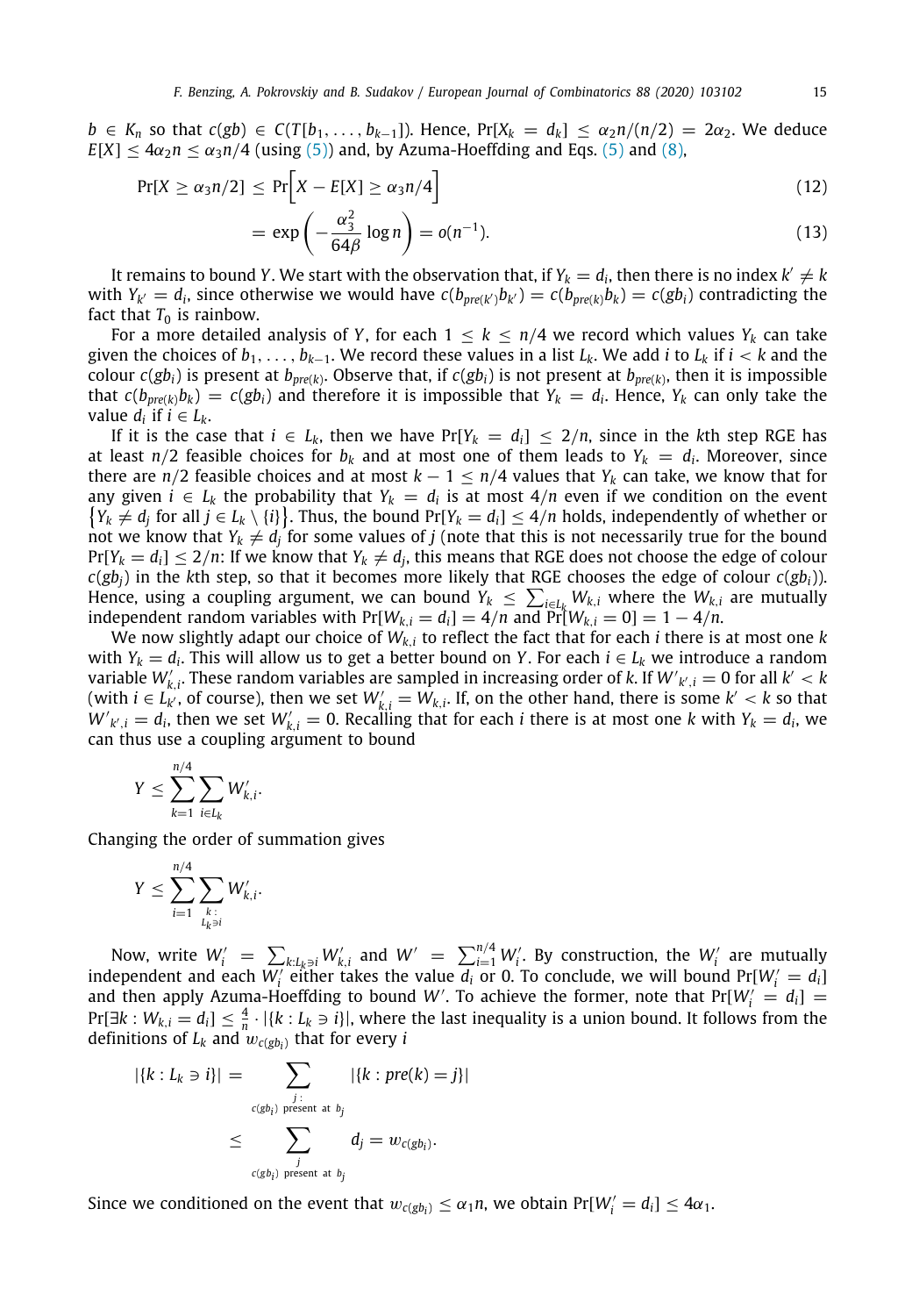This implies (together with [\(5](#page-10-2))) that  $E[W'] \leq 8\alpha_1 n \leq \alpha_3 n/4$ . Applying Azuma-Hoeffding as well as  $(5)$  $(5)$  $(5)$  and  $(8)$  $(8)$  one last time, we get

$$
\Pr\left[W' \ge \alpha_3 n/2\right] \le \Pr\left[W' - E[W'] \ge \alpha_3 n/4\right] \le \exp\left(-\frac{\alpha_3^2}{64\beta}\log n\right)
$$

$$
= o(n^{-1}).
$$

Combining this with  $Y \leq W'$ ,  $w_g \leq X + Y$  and [\(12\)](#page-14-0) finishes the proof of [Claim](#page-13-3) [4.8](#page-13-3).  $\Box$ 

[Lemma](#page-9-1) [4.1](#page-9-1) now follows from [Claims](#page-12-1) [4.6](#page-12-1)–[4.8](#page-13-3) and a union bound over all *n* vertices and all at most  $\binom{n}{2}$  colours.

#### *4.3. Proof of [Lemma](#page-10-1)* [4.2](#page-10-1)

<span id="page-15-0"></span>We start with the simple observation that  $|A| \ge (1 - r)n$ . By the statement '*n* sufficiently large' in [Lemma](#page-10-1) [4.2](#page-10-1) we simply mean that  $\Pi_{i=0}^{3}$  (|*A*| − *i*) ≥ ((1 − *r*)*n*)<sup>4</sup> /2.

To prove [Lemma](#page-10-1) [4.2](#page-10-1) we will apply the Lopsided Lovász Local Lemma as stated in [Theorem](#page-11-1) [4.4](#page-11-1). To this end, we consider a random bijection  $\sigma : W \to A$  chosen uniformly from all such bijections. We want to find  $\sigma$  so that  $\pi \cup \sigma$  gives a rainbow embedding of T. The only obstruction to the embedding being rainbow is if two embedded edges have the same colour. We distinguish cases depending on where these edges lie – each edge either lies in  $T_0$  or goes from *B* to *A* or lies in *A*. We therefore have the following kinds of 'bad events'.

- (One edge in  $T_0$ , one going from *B* to *A*) For a vertex  $v \in W$  and  $v_0 \in R$  with  $vv_0 \in T$  and a vertex  $a \in A$  with  $c(\pi(v_0)a) \in C(T_0)$ , it is a bad event if  $\sigma(v) = a$ , since then  $\pi \cup \sigma$  will not be a rainbow embedding of *T*. We refer to this event as  $FR^a_{v,v_0}$ . Here in '*FR*' the *F* stands for 'forbidden' indicating that the edge  $\pi(v_0)a$ , uses a 'forbidden' colour from  $C(T_0)$ . The *R* stands for 'root' indicating that the edge  $v_0v$  is incident to the 'roots' *R*.
- (One edge in  $T_0$ , one in *A*) For distinct vertices  $v, w \in W$  and distinct vertices  $a, b \in A$  with  $vw \in T$  and  $c(ab) \in C(T_0)$  it is a bad event if  $\sigma(v) = a, \sigma(w) = b$ . We refer to this event as  $F^{a,b}_{v,w}$ .
- (Both edges from *B* to *A*) If there are distinct vertices  $v, w \in W$  and  $v_0, w_0 \in R$  so that  $v_0v, w_0w \in T$  and if there are distinct vertices  $a, b \in A$  with  $c(\pi(v_0)a) = c(\pi(w_0)b)$ , then it is a bad event if  $\sigma(v) = a, \sigma(w) = b$ . We refer to this event as  $SRR_{v,v_0,w_0,w_0}^{a,b}$ . Here the 'S' indicates that two edges which have the 'same' colour are chosen and the 'RR' indicates that both these edges are incident to *R*.
- (One edge from *B* to *A* and one in *A*) If there are distinct vertices  $v, w, x \in W$  and  $v_0 \in R$  so that  $v_0v, wx \in T$  and if there are distinct vertices, *a*, *b*, *d*  $\in$  *A* with  $c(\pi(v_0)a) = c(bd)$ , then it is a bad event if  $\sigma(v) = a$ ,  $\sigma(w) = b$ ,  $\sigma(x) = d$ . We refer to this event as  $SR^{a,b,d}_{v,v_0,w,x}$
- (Both edges in *A*) If there are distinct vertices v, w, x,  $y \in W$  so that vw,  $xy \in T$  and if there are vertices *a*, *b*, *d*, *e*  $\in$  *A* so that *c*(*ab*) = *c*(*de*), then it is a bad event if  $\sigma(v) = a$ ,  $\sigma(w) =$  $b, \sigma(x) = d, \sigma(y) = e$ . We refer to this event as  $S_{v,w,x,y}^{a,b,d,e}$ .

**Notation.** For an element  $x \in A \cup W$  we write  $x \in \mathbb{R}_{v,v_0}^a$  if  $x \in \{v, a\}$ . For the other bad events, we will use an analogous notation. For two bad events *C*, *D* we write *C* ∼ *D* if there is an *x* ∈ *A* ∪ *W* with  $x \in C$  and  $x \in D$ .

**Remark.** Observe that, for example, the events  $F_{v,w}^{a,b}$  and  $F_{w,v}^{b,a}$  are identical. In the arguments below, we will count events  $F_{v,w}^{a,b}$  that have  $x \in F_{v,w}^{a,b}$  for some fixed  $x \in W \cup A$ . In these counting arguments we will count each event only once. If for example  $x \in W$ , we will count the events with labels  $F_{x,w}^{a,b}$ , but not those with labels  $F_{w,x}^{a,b}$ . The case  $x \in A$  is treated similarly. This remark of counting each event only once even if it has multiple 'labels' also applies to the other kinds of bad events, that is to the events  $SRR^{a,b}_{v,v_0,w,w_0}$ ,  $SR^{a,b,d}_{v,v_0,w,x}$  and  $S^{a,b,d,e}_{v,w,x,y}$ .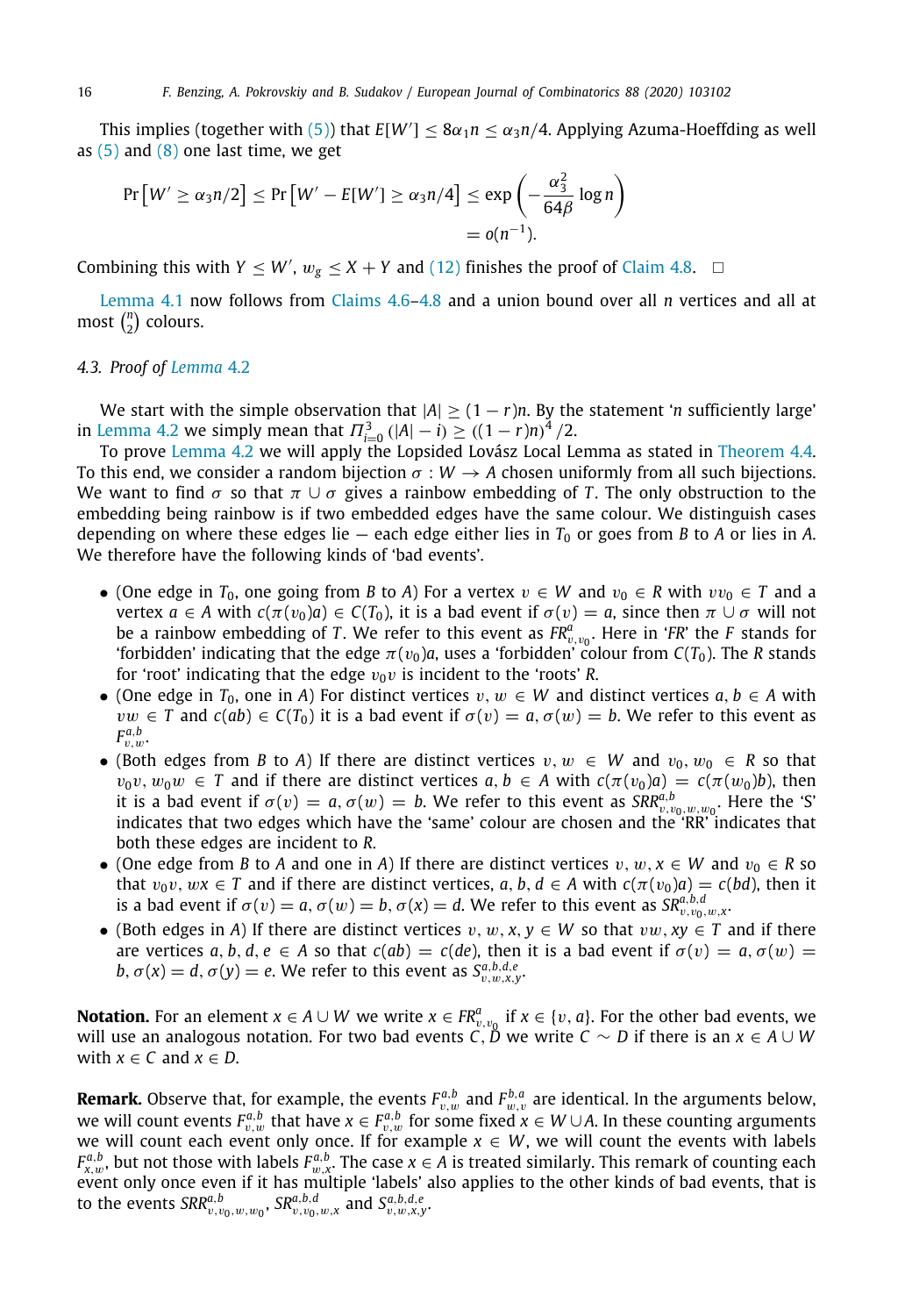Observe that all these events are indeed canonical and that our notation *C* ∼ *D* for bad events matches the notation from [Theorem](#page-11-1) [4.4](#page-11-1). Finally note that, if none of the bad events occurs, then the embedding ( $\pi \cup \sigma$ )(T) is indeed rainbow. Denote the union of all these bad events by B. Our aim is to apply [Theorem](#page-11-1) [4.4](#page-11-1) in order to show that the embedding ( $\pi \cup \sigma$ )(T) is rainbow with positive probability. Thus, to prove [Lemma](#page-10-1) [4.2](#page-10-1) it suffices to show that for all  $C \in \mathcal{B}$  we have

<span id="page-16-0"></span>
$$
\sum_{\substack{c' \in \mathcal{B} \\ c' \sim c}} \Pr[C'] \le \frac{1}{4}.\tag{14}
$$

Proving  $(14)$  $(14)$  $(14)$  is a bit cumbersome but not hard, as long as we count carefully. We introduce some notation and outline the straightforward approach to prove  $(14)$  before giving the details. We will define functions fr, f, srr, sr, s;  $A \cup W \rightarrow \mathbb{R}$ . For example fr(x) is defined as

$$
fr(x) = \sum_{x \in \mathbb{R}_{v,v_0}^a} \Pr[\mathbb{F}R_{v,v_0}^a].
$$

The other functions are defined analogously so that  $f(x)$  features bad events of type *F* rather than of type *FR*, so that *srr*(*x*) features bad event of type *SRR* and so on. We will bound each of these functions separately, this is done in [Claims](#page-16-1) [4.9](#page-16-1)–[4.13](#page-18-2). This is where we will use our assumptions on  $w_f$ ,  $m_g$ ,  $w_g$  and  $d(w)$  < *D* for  $w \in W$ .

Having bounded  $f(x)$ ,  $fr(x)$ , ..., we will use the following simple bound for each  $C \in B$  to conclude.

<span id="page-16-2"></span>
$$
\sum_{\substack{C' \in \mathcal{B} \\ C' \sim C}} \Pr[C'] \le \sum_{x \in C} \Big( fr(x) + f(x) + srr(x) + s(x) + s(x) \Big) \n\le 4 \Big( \max_{v \in W} (fr(v) + f(v) + srr(v) + s(v)) + \max_{a \in A} (fr(a) + f(a) + srr(a) + s(a)) \Big).
$$
\n(15)

We now give the details of bounding  $fr(x)$ ,  $f(x)$ ,  $srr(x)$ ,  $sr(x)$ ,  $s(x)$ .

#### **Claim 4.9.** *We have*

<span id="page-16-1"></span>
$$
\begin{aligned} \n\text{fr}(v) &\leq D\chi(1-r)^{-1} \qquad \text{for all } v \in W \text{ and} \\ \n\text{fr}(a) &\leq \chi(1-r)^{-1} \qquad \text{for all } a \in A. \n\end{aligned}
$$

**Proof.** Note that events  $FR_{v,v_0}^a$  occur with probability at most  $((1 - r)n)^{-1}$ .

First, we count the number of events  $FR^a_{v,v_0}$  where v is fixed: Since  $d(v) \leq D$  there are at most *D* ways to choose  $v_0 \in R$  so that  $v_0v \in T$ . For a fixed choice of  $v_0$  there are at most  $|\{a \in A : c(\pi(v_0)a) \in C(T_0)\}| = m_{\pi(v_0)} \leq \chi n$  choices of  $a \in A$  so that  $c(\pi(v_0)a) \in C(T_0)$ . Thus, all in all there are at most *D* ·  $\chi n$  events of the form  $FR^a_{v,v_0}$ . Hence  $fr(v) \leq D\chi(1-r)^{-1}$ .

Next, we count the number of events  $FR^{a}_{v,v_0}$  where *a* is fixed: We first choose  $v_0$  so that  $c(\pi(v_0)a) \in C(T_0)$ . Given the choice of  $v_0$ , we can choose  $v$  to be any one of the neighbours of  $v_0$  that lie in *W*. There are at most  $d(v_0)$  such neighbours. Summing over all  $v_0$  with  $c(\pi(v_0)a) \in C(T_0)$  we **obtain a bound of**  $\sum_{\substack{v_0 \in R \ c(a\pi(v_0)) \in C(T_0)}} d_T(v_0) = w_a \leq \chi n$  possible choices . Hence,  $f_r(a) \leq \chi(1-r)^{-1}$ . □

**Claim 4.10.** *We have*

$$
f(v) \le 4D\alpha r(1-r)^{-2} \quad \text{for all } v \in W \text{ and}
$$
  

$$
f(a) \le 4\chi(1-r)^{-2} \quad \text{for all } a \in A.
$$

**Proof.** The probability of an event  $F_{v,w}^{a,b}$  is at most  $\Pi_{i=0}^1((1-r)n-i)^{-1} \leq 2((1-r)n)^{-2}$ , where we use that *n* is sufficiently large.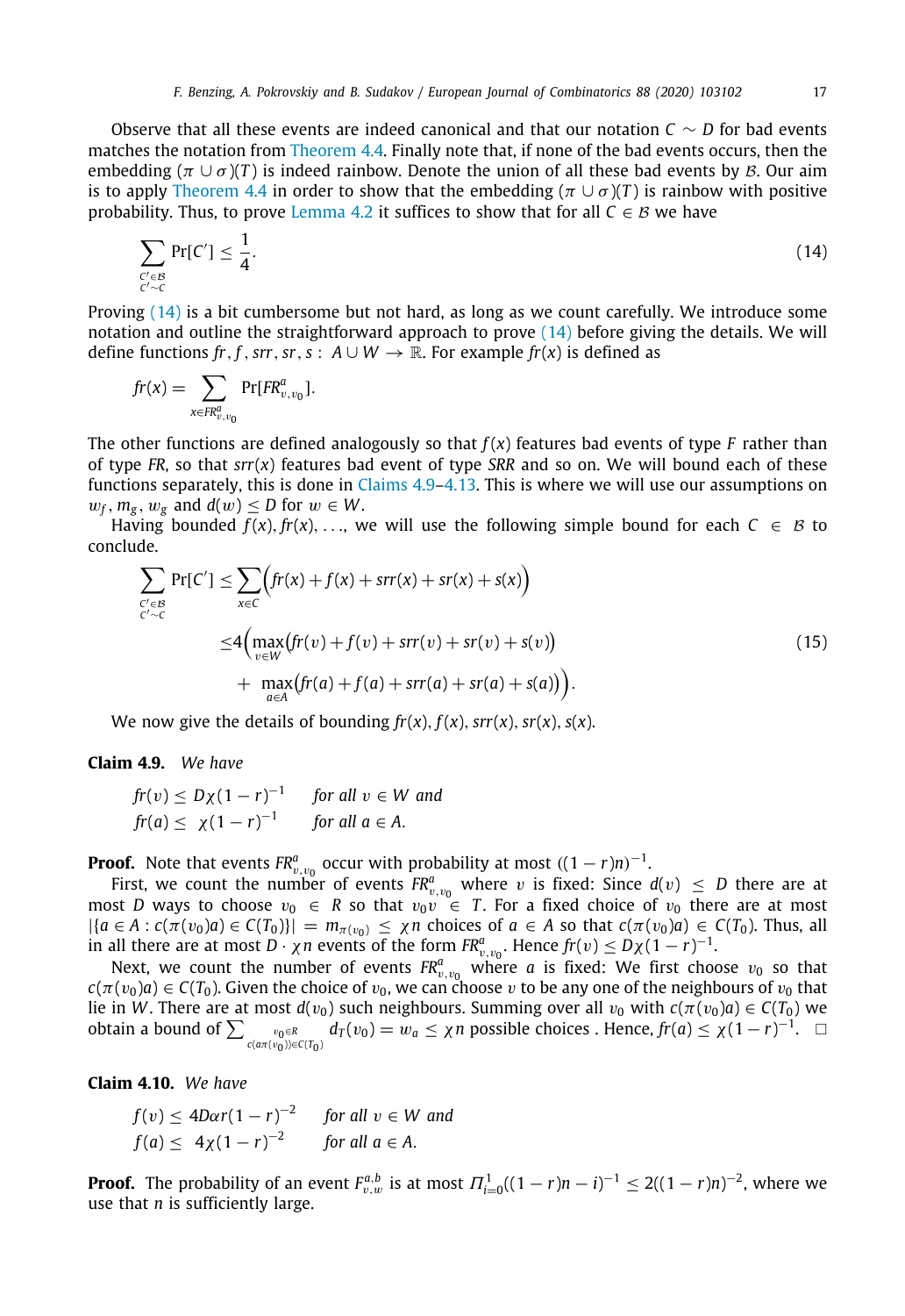Fix some  $v \in W$ . We first count the number of events  $F^{a,b}_{v',w} \ni v$ . Without loss of generality assume  $v = v'$ . Since  $d(v) \leq D$ , there are at most *D* choices of w. There are at most  $\alpha n \cdot m$ edges in  $K_n$  whose colour lies in  $C(T_0)$ , so that there are at most  $2\alpha rn^2$  choices for the ordered pair *a*, *b* so that  $c(ab) \in C(T_0)$ . All in all, there are at most  $D \cdot 2\alpha r n^2$  events of the form  $F_{v,w}^{a,b}$  implying  $f(v) \leq 4D\alpha r(1-r)^{-2}$ .

Now fix  $a \in A$ . We count the number of events  $F_{v,w}^{a',b} \ni a$ . Without loss of generality assume  $a = a'$ . There are at most  $|\{b \in A : c(ab) \in C(T_0)\}| = m_a \leq \chi n$  ways to choose *b* and, since there are at most *n* edges in *T*, there are at most 2*n* ways to choose the (ordered) pair v, w implying  $f(a) \leq 4\chi(1-r)^{-2}$ .  $\Box$ 

<span id="page-17-0"></span>**Claim 4.11.** *We have*

 $\text{srr}(v) \leq 2D\chi(1-r)^{-1}$  *for all*  $v \in W$  *and*  $srr(a) \leq 2\chi(1-r)^{-2}$ *for all*  $a \in A$ .

**Proof.** The probability of an event  $SRR_{v,v_0,w,w_0}^{a,b}$  is at most  $\Pi_{i=0}^1((1-r)n-i)^{-1} \leq 2((1-r)n)^{-2}$ .

Fix  $v \in W$ . We count the number of events  $SRR_{v',v_0,w,w_0}^{a,b} \ni v$ . Without loss of generality assume  $v = v'$ . Since  $d(v) \leq D$ , there are at most *D* choices of  $v_0$ . Now, there are at most  $(1 - r)n$  choices for *a*. Given the choices of  $v_0$  and *a*, write  $e = \pi(v_0)a$ . We know that the edge  $\pi(w_0)b$  has to have colour  $c(e)$ . We must choose  $w_0$  so that  $c(e)$  is present at  $w_0$ . Given such a  $w_0$  there is at most one choice of *b* so that  $c(\pi(w_0)b) = c(e)$  and there are at most  $d(w_0)$  choices for w. Summing over the possible choices of  $w_0$  we see that there are at most  $\sum_{c(e) \text{ present at } \pi(w_0)} d(w_0) = w_{c(e)} \leq \chi n$  possible choices for the triple  $w_0, w, b$ . All in all, we can bound the number of events  $SRR_{v,v_0,w,w_0}^{a,b} \ni v$  by

*D*(1 − *r*)*n* ·  $\chi$ *n* implying  $f(v) \le 2D\chi(1 - r)^{-1}$ .

Now fix  $a \in A$  and count the number of events  $SRR_{v,v_0,w,w_0}^{a',b} \ni x$ . Without loss of generality assume  $a = a'$ . There are at most *n* ways to choose a pair  $v, v_0$  since each such pair corresponds to an edge of *T*. Then, just as before there are at most  $\chi n$  ways to choose the triple  $w_0$ ,  $w$ , *b*. Thus,  $srr(a) \leq 2\chi(1-r)^{-2}$ . □

**Claim 4.12.** *We have*

$$
sr(v) \leq 8D\alpha(1-r)^{-2} \qquad \text{for all } v \in W \text{ and}
$$
  
 
$$
sr(a) \leq 4\alpha(1-r)^{-3} + 4\chi(1-r)^{-2} \qquad \text{for all } a \in A.
$$

**Proof.** The probability of an event  $SR^{a,b,d}_{v,v_0,w,x}$  is at most  $\Pi_{i=0}^2((1-r)n-i)^{-1} \leq 2((1-r)n)^{-3}$ .

As usual we count the number of  $SR_q^{a,b,d}$ ,  $\Rightarrow v$  for a fixed  $v \in W$ . Here we need to distinguish a case either  $v = v'$  or  $v \in \{w, v\}$  consider the case  $v = v'$  first. As before, there are at most two cases, either  $v = v'$  or  $v \in \{w, x\}$ . Consider the case  $v = v'$  first. As before, there are at most *D* ways to choose  $v_0$ , then there are at most  $(1 - r)n$  ways to choose *a*. We now know that *b*, *d* have to be chosen in a way so that  $c(bd) = c(\pi(v_0)a)$ . Since there are at most  $\alpha n$  edges of colour  $c(\pi(v_0)a)$  this can be done in at most  $2\alpha n$  ways, here we count the number of ordered pairs *b*, *d*. Finally, there are at most *n* ways to choose the unordered pair  $w$ ,  $x$ . All in all, we have at most  $D \cdot (1 - r)n \cdot 2\alpha n \cdot n = 2D\alpha (1 - r)n^3$  choices. We now consider the case where  $v \in \{w, x\}$ . Assume  $v = w$  without loss of generality. We have at most *D* choices for *x* and at most *n* choices for the pair v0, v′ and another at most (1−*r*)*n* choices for *a*. Just as before, we are left with at most 2α*n* choices for the ordered pair *b*, *d* so that  $c(bd) = c(\pi(v_0)a)$ . In total, we have *D*·*n*·(1−*r*)*n*·2 $\alpha$ *n* = 2*D* $\alpha$ (1−*r*)*n*<sup>3</sup> choices. Combining the two cases  $v = v'$  and  $v = w$ , we obtain  $sr(v_r) \leq 8D\alpha(1 - r)^{-2}$ .

We now count  $SR_{v,v_0,w,x}^{a',b,d} \ni a$  for a fixed  $a \in A$ . We first consider the case where  $a = a'$  and then the case where  $a \in \{b, d\}$ . So let  $a = a'$ . There are at most *n* choices for the pair  $v, v_0$  and by the same argument as before, there are at most *n* · 2α*n* ways to choose w, *x* and *b*, *d*. In total, we have at most  $2\alpha n^3$  choices. We now consider the case  $a \in \{b, d\}$ . Assume  $a = b$  without loss of generality. There at most 2*n* ways to choose ordered w, *x* and at most (1 − *r*)*n* ways to choose  $d \neq b$ . Once these choices have been made, we have to pick  $v_0, v, a'$  so that  $c(\pi(v_0)a') = c(bd)$ . By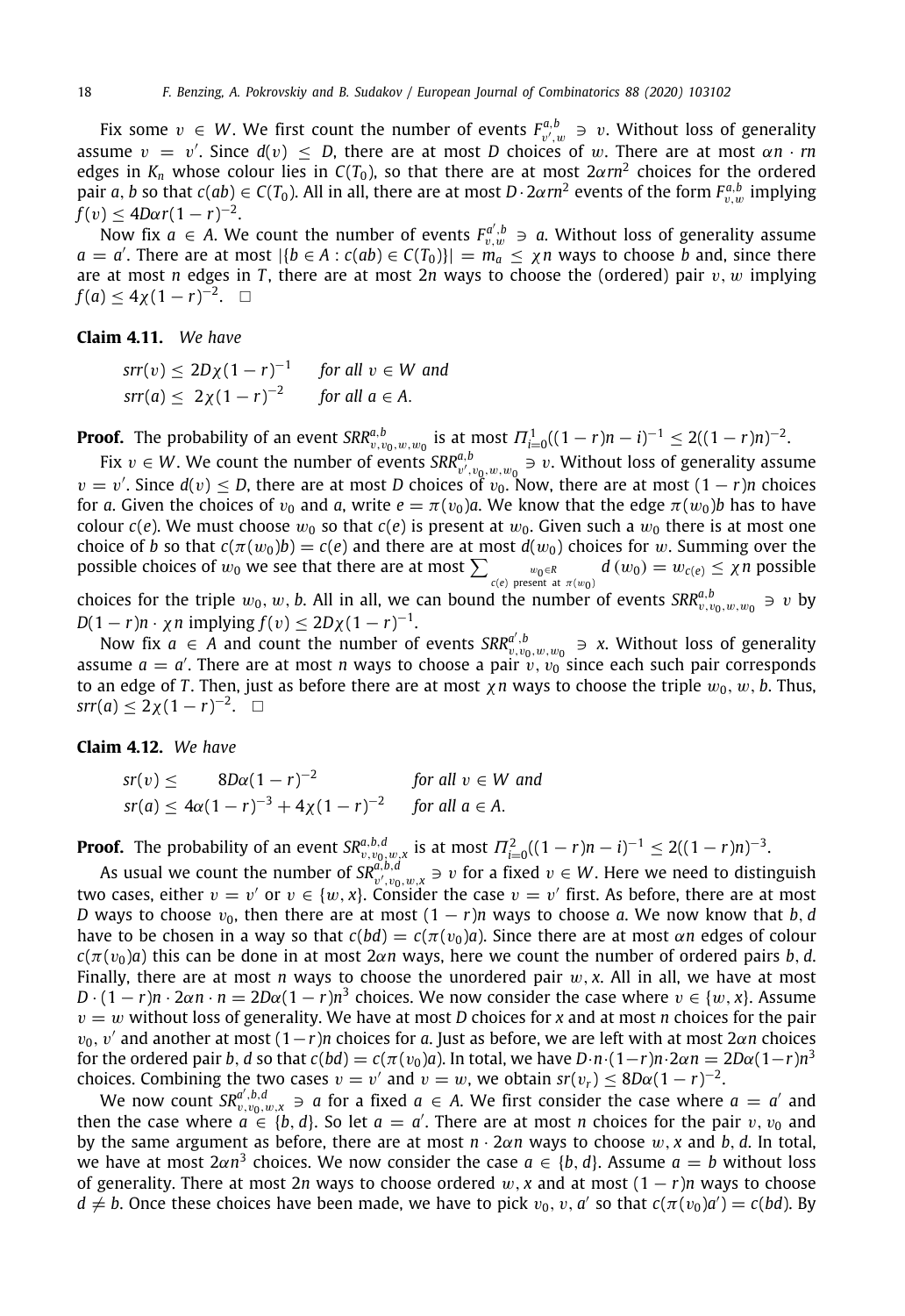a familiar argument (see proof of [Claim](#page-17-0) [4.11](#page-17-0)), this can be done in at most  $w_{c(bd)} \leq \chi n$  ways. In total we have at most  $2n \cdot (1-r)n \cdot \chi n$  possible choices. Combining the cases  $a = a'$  and  $a = b$  we obtain  $sr(x) \leq 4\alpha(1-r)^{-3} + 4\chi(1-r)^{-2}$ . □

### <span id="page-18-2"></span>**Claim 4.13.** *We have*

 $s(v) \leq 4D\alpha(1-r)^{-2}$  *for all*  $v \in W$  *and*  $s(a) \leq 8\alpha(1-r)^{-3}$  *for all a*  $\in$  *A*.

**Proof.** The probability of an event  $S_{v,w,x,y}^{a,b,d,e}$  is at most  $\Pi_{i=0}^3((1-r)n-i)^{-1} \leq 2((1-r)n)^{-4}$ .

We start by counting the number of events  $S^{a,b,d,e}_{v',w,x,y} \ni v$  for a fixed  $v \in W$ . Without loss of generality assume  $v = v'$ . There are at most *D* choices for w and at most *n* choices for the unordered pair *x*, *y*. There are at most  $((1 - r)n)^2$  choices for the ordered pair *a*, *b*. Given the choice of *a*, *b* we have at most  $2\alpha n$  choices for the ordered pair *d*, *e*. In total we have at most  $D \cdot n \cdot ((1 - r)n)^2 \cdot 2\alpha n$ so that  $s(v) \le 4D\alpha(1 - r)^{-2}$ .

We now count the number of events  $S_{v,w,x,y}^{a',b,d,e} \ni a$  for a fixed  $a \in A$ . Without loss of generality assume  $a = a'$ . We have at most  $4n^2$  possibilities to choose the ordered pairs  $v, w$  and  $x, y$ , at most  $(1 - r)n$  choices for *b* and at most *αn* choices for the unordered pair *d*, *e* giving a total of  $4n^2 \cdot (1-r)n \cdot \alpha n$  choices so that  $s(a) \leq 8\alpha(1-r)^{-3}$ . □

We now plug in the bounds from [Claims](#page-16-1) [4.9](#page-16-1)–[4.13](#page-18-2) into [\(15\)](#page-16-2). To simplify, we estimate  $(1-r)^{-1} \leq$  $(1 - r)^{-2} \le (1 - r)^{-3}$  as well as  $r \le 1$ . Altogether, this turns into (also recalling ([7\)](#page-10-4)):

$$
\sum_{\substack{C' \in \mathcal{B} \\ C' \sim C}} \Pr[C'] \le 4(1-r)^{-3} \big(\chi(3D+11) + \alpha(16D+12)\big) \le 1/4
$$

finishing the proof of [Lemma](#page-10-1) [4.2](#page-10-1).

#### *4.4. Proof of [Theorem](#page-2-0)* [1.2](#page-2-0)

<span id="page-18-1"></span>We now combine the previous results to prove [Theorem](#page-2-0) [1.2.](#page-2-0)

Recall that  $d_1, \ldots, d_{n/4}$  are the  $n/4$  highest degrees of *T*, and  $d_{n/4+1}, \ldots, d_n$  are the 3*n*/4 lowest ∑ degrees of *T*. We start by observing that for every  $i > n/4$  we have  $d_i \le 4$ . To see this, observe  $\sum_{i=1}^{n} d_i < 2n$ , moreover  $d_i \ge 1$  for all *i* so that  $\sum_{i=1}^{n/4} d_i < 5n/4$ . Thus the average degree of the vertices  $v_1, \ldots, v_{n/4}$  is less than 5, which implies that  $d_i \leq 4$  for all  $i > n/4$ .

Next, we choose  $\alpha = \beta = 2^{-38}, \alpha_1 = 2^{-16}, \alpha_2 = 2^{-15}, \alpha_3 = 2^{-11}, \gamma = 2^{-16}, \delta = 2^{-19}$  and observe that the conditions of [Lemma](#page-9-1) [4.1](#page-9-1) are satisfied.

We now apply [Lemma](#page-9-1) [4.1](#page-9-1) to obtain a partial embedding of the  $n/4$  vertices  $v_1, \ldots, v_{n/4}$  of *T* with highest degrees. Now take  $\chi = \alpha_3$ . It then follows from [Lemma](#page-9-1) [4.1](#page-9-1) that the partial embedding satisfies  $m_a \le \chi n$ ,  $w_a \le \chi n$  for each  $a \in V(K_n)$  and  $w_f \le \chi n$  for every  $f \in C(K_n)$ . Set  $r = 1/4$  and  $D = 4$ . It is easily checked that all the conditions of [Lemma](#page-10-1) [4.2](#page-10-1) are satisfied so that we can find a rainbow embedding of *T* into *Kn*. This finishes the proof of [Theorem](#page-2-0) [1.2](#page-2-0).

#### **5. Concluding remarks**

<span id="page-18-0"></span>In this section we make some remarks and present open questions, some of which are directly related to our results and some of which are inspired by them and might lead to further research.

Let us begin by describing some constructions of colourings of *K<sup>n</sup>* and *n*-vertex trees *T* , so that  $K_n$  does not contain a rainbow copy of *T*. These constructions show that in order to find rainbow embeddings of *n*-vertex trees into  $K_n$ , we need stronger conditions than the colouring to just be proper. Specifically, we cannot simply drop the condition of [Theorem](#page-2-0) [1.2](#page-2-0), that the colouring be globally  $\alpha$ *n*-bounded for some  $\alpha$  < 1/2.

We start with the observation that a 1-factorisation of  $K_{2n}$  contains precisely  $2n - 1$  colours, which equals the number of edges of a spanning tree. Thus, any rainbow spanning tree within a 1-factorisation has to use each colour precisely once.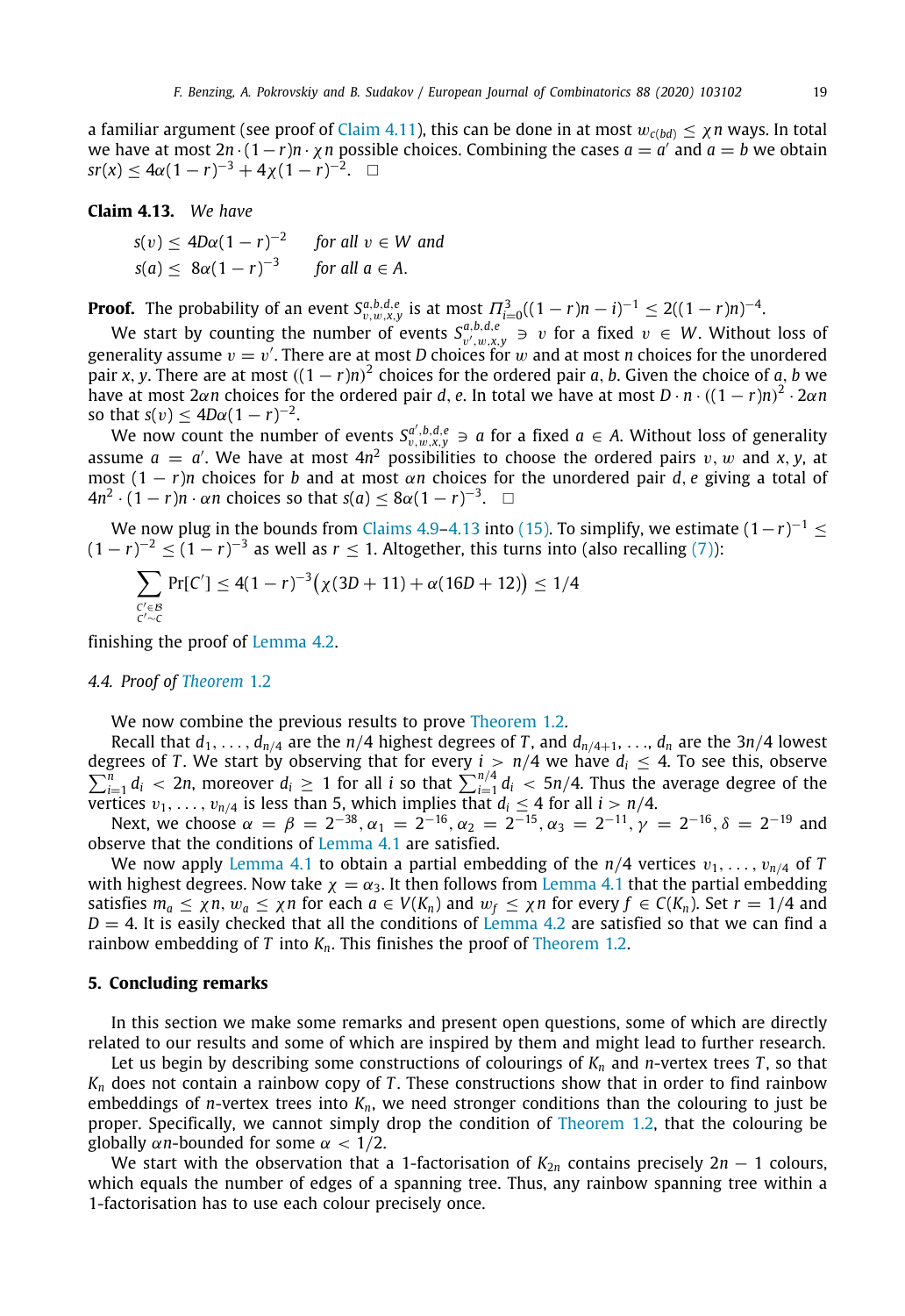The first construction comes from Maamoun and Meyniel [[25](#page-20-9)], who give a colouring of  $K_n$  for  $n=2^k$  which does not contain a rainbow Hamilton path. We adapt their argument to prove the following result.

<span id="page-19-0"></span> ${\bf Proposition 5.1.}$  For  $n=2^k$ , there is a 1-factorisation of  $K_n$  which does not contain a rainbow spanning *tree in which all but precisely two degrees are odd. The same 1-factorisation does not contain a rainbow Hamilton path.*

**Proof.** Suppose  $n = 2^k$  and label the vertices of  $K_n$  by elements of the finite group  $\mathbb{Z}_2^k$ . For two distinct vertices  $a, b \in V(K_n)$  colour the edge *ab* by the colour  $a + b$ , so that the set of colours used is precisely  $\mathbb{Z}_2^k\setminus\{0\}.$  It is not hard to see that this colouring is a 1-factorisation. Observe also that the sum over all colours is 0. Thus, when we sum over the colours of the edges of a rainbow spanning rainbow tree we obtain 0. Now suppose *T* is a spanning tree, embedded into *Kn*. Summing over all colours of the edges of *T* and reordering, we obtain

$$
\sum_{ab\in E(T)} c(ab) = \sum_{ab\in E(T)} (a+b) = \sum_{a\in V(T)} d_T(a)a.
$$

If *T* is a tree in which all but precisely two degrees are odd, say  $x, y \in V(K_n)$  are the vertices with even degree, then

$$
\sum_{ab\in E(T)} c(ab) = \left(\sum_{a\in V(T)} a\right) - x - y = x + y.
$$

This expression never equals zero, no matter how we choose *x* and *y*. This contradicts the observation made above, that the sum should be 0. The same argument works if we replace the condition of all but two vertices having odd degree by the condition of all but two vertices having even degree. The only spanning tree fulfilling the latter is a Hamilton path and in this case, our argument is that of Maamoun and Meyniel  $[25]$ .  $\square$ 

<span id="page-19-1"></span>We also show that the colouring from the proof above is not the only colouring which does not allow for a rainbow embedding of certain trees.

**Proposition 5.2.** For every  $n = 2k$ , there is a tree on n vertices which has no rainbow embedding into *any 1-factorised Kn.*

**Proof.** Let *S* be a tree on 2*k* vertices which has two distinct vertices *x*, *y* with the following properties. Firstly, *x* is not adjacent to *y* in *S*. Secondly every edge in *S* is incident to *x* or *y*.

There are many trees *S* satisfying these two properties. Any such tree consists of two stars rooted and *x* and *y* overlapping in one vertex.

Let *c* be a 1-factorisation of  $K_n$  and suppose we are given an embedding of *S* into  $K_n$ . We abuse notation to denote by *x*, *y* not only the vertices of *S*, but also their images in *Kn*. In our embedding, no edge has colour *c*(*xy*), since the edge *xy* is absent in *S* and since every edge of *S* is adjacent to *x* or *y* and therefore has a colour different from *xy*. Thus, the embedding does not use each colour of  $K_n$  and cannot be rainbow.  $\square$ 

The above discussion shows that the "global  $\alpha n$ -boundedness" condition in [Theorem](#page-2-0) [1.2](#page-2-0) cannot be completely removed. In contrast to this we expect that the assumption on the maximum degree of *T* in [Theorem](#page-2-0) [1.2](#page-2-0) is unnecessary—we believe that there is a constant  $\alpha > 0$  so that any proper, globally α*n*-bounded colouring of *K<sup>n</sup>* contains a rainbow copy of *every n*-vertex tree *T* . As evidence for this, we can prove that there is a small constant  $\alpha$  so that any globally  $\alpha n / \log^3 n$ -bounded colouring contains a rainbow copy of every *n*-vertex tree [see [7\]](#page-20-28).

Another direction one can take is to see how close we can come to embedding spanning trees into a properly coloured  $K_n$  without further conditions on the colouring. More precisely, one can ask whether there is a function  $f(n) = o(n)$  so that any tree on  $n - f(n)$  vertices has a rainbow